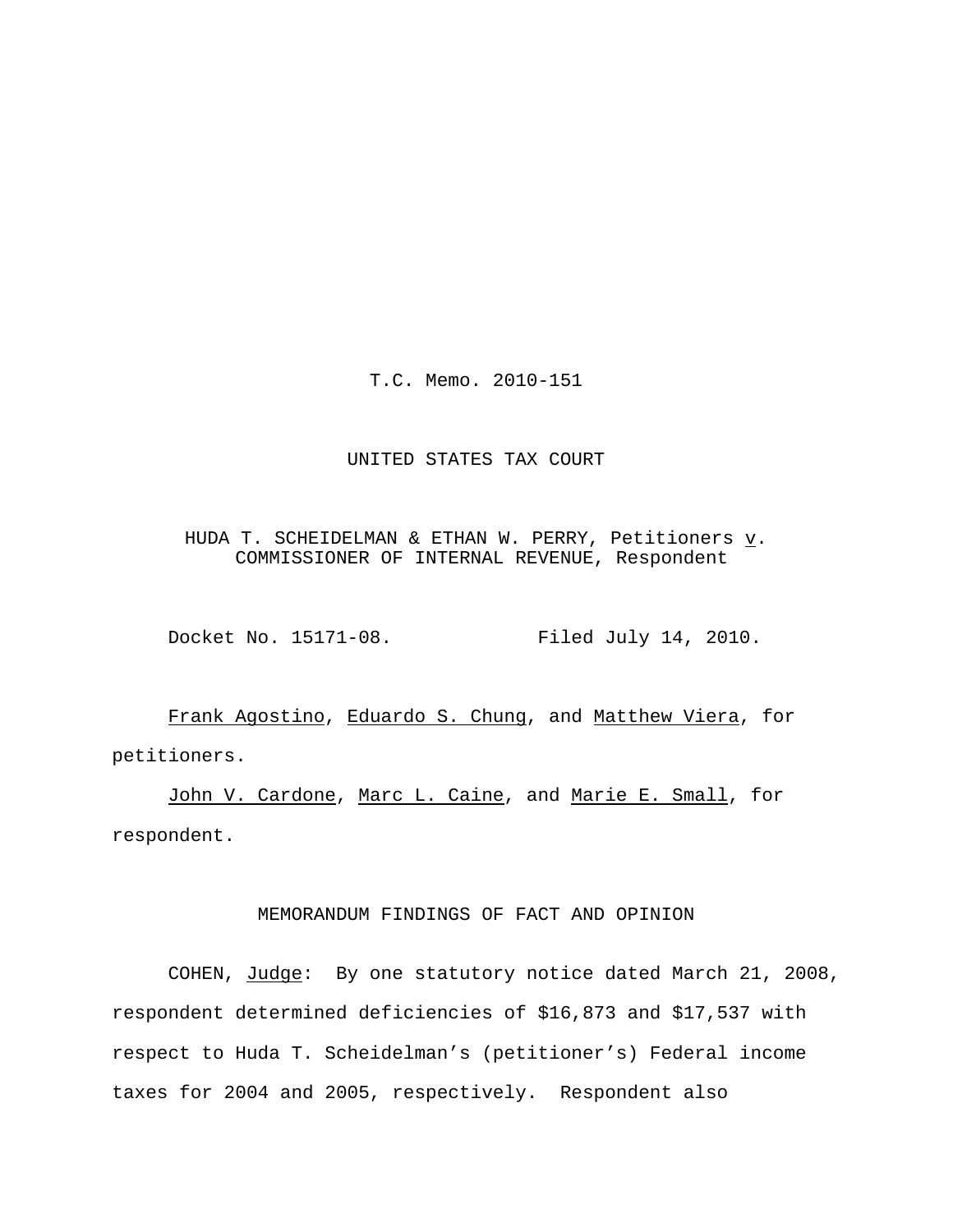determined section 6662(a) penalties of \$3,374.60 and \$3,507.40 for 2004 and 2005, respectively. By a second statutory notice of deficiency dated March 21, 2008, respondent determined a deficiency of \$1,015 with respect to petitioners' Federal income tax for 2006 and a section 6662(a) penalty of \$203.

The issues for decision are: (1) Whether petitioners are entitled to charitable contribution deductions with respect to a historic facade easement donation; (2) whether a mandatory cash payment made to the donee organization is deductible as a charitable contribution; and (3) whether petitioners are liable for section 6662(a) penalties.Unless otherwise indicated, all section references are to the Internal Revenue Code in effect for the years in issue.

## FINDINGS OF FACT

Some of the facts have been stipulated, and the stipulated facts are incorporated in our findings by this reference. Petitioners resided in New York at the time that they filed their petition. Petitioner is a registered nurse, has no tax experience, and has not been trained to value real estate.

On September 24, 1997, petitioner purchased a property on Vanderbilt Avenue within the Fort Greene Historic District in Brooklyn, New York, for \$255,000 and became the fee simple owner. The Fort Greene Historic District is designated (1) a "registered historic district" within the meaning of section  $47(c)(3)(B)$  by

 $- 2 -$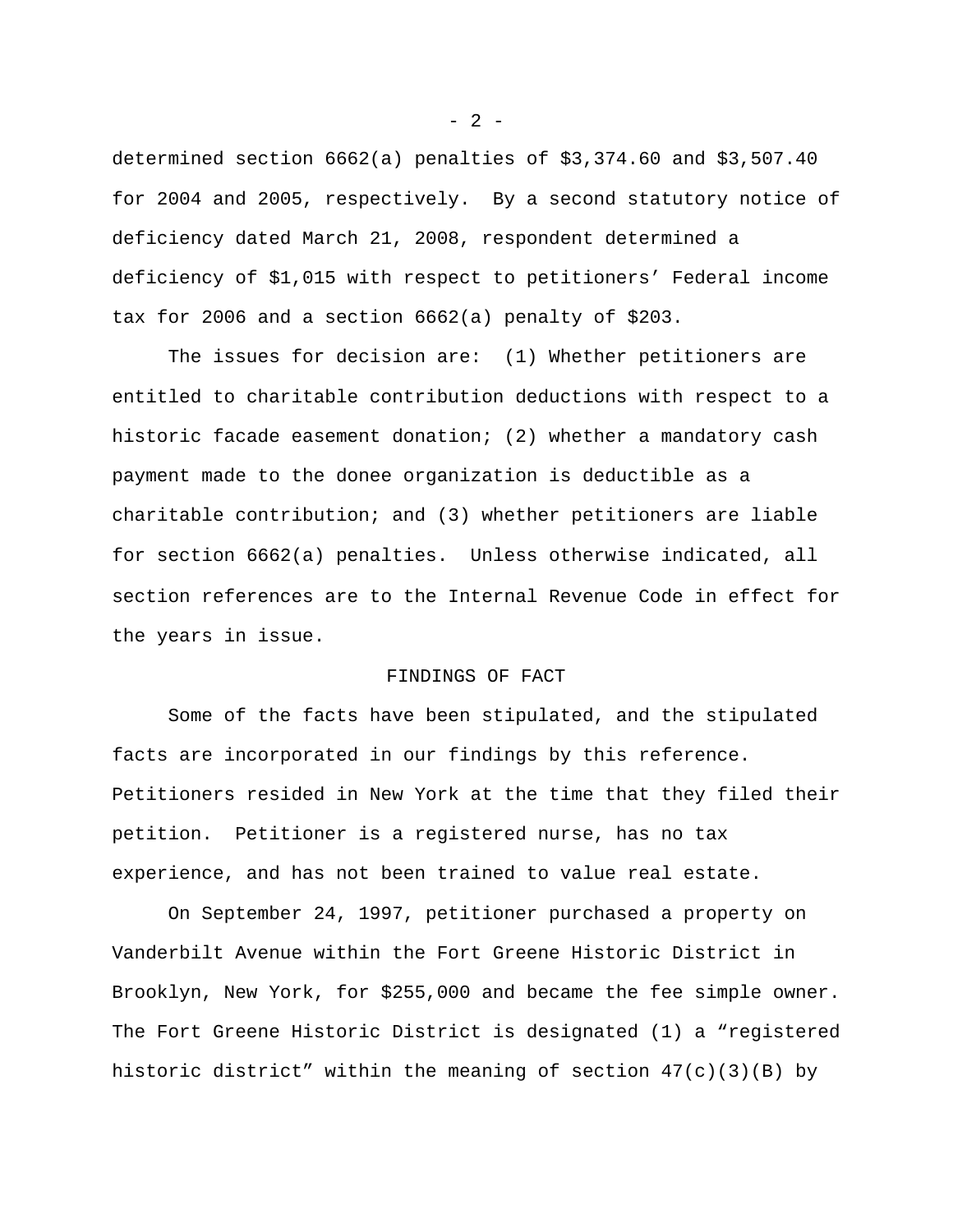the Secretary of the Interior through the National Park Service (NPS), a bureau within the U.S. Department of the Interior; and (2) a historic district by New York City and its Landmarks Preservation Commission. In New York City it is unlawful to alter, reconstruct, or demolish a building in a historic district without the prior consent of the Landmarks Preservation Commission. N.Y. City Admin. Code sec. 25-305 (2002).

Sometime in the fall of 2002, petitioner received a postcard from the National Architectural Trust (NAT), a section  $501(c)(3)$ organization (that later became known as the Trust for Architectural Easements), announcing an upcoming meeting in the New York City area to provide information regarding the donation of a facade conservation easement, including possible related tax benefits. Petitioner was interested in preserving the historic facade of her house, particularly because she observed real estate development increasing in and around Fort Greene. She also wanted to obtain the tax benefits suggested by NAT.

Petitioner called NAT and inquired generally about the program. Petitioner also called John Somoza (Somoza), the accountant who had prepared her tax returns for approximately 10 years before 2004, and asked him about the program because of the noted tax implications of a donation. Somoza has a college degree, has practiced as an accountant for over 40 years, and has prepared thousands of tax returns during his career. Somoza

 $- 3 -$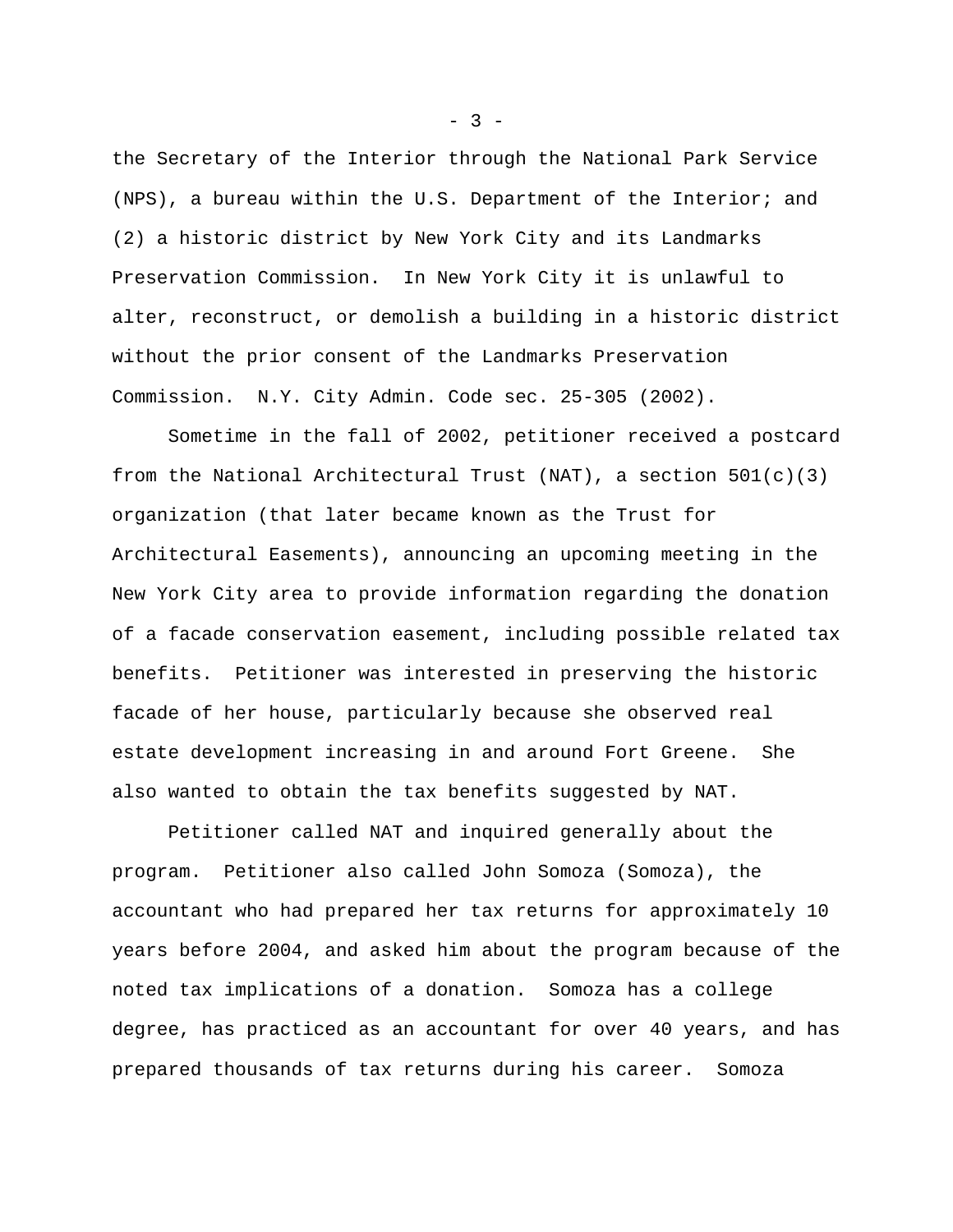informed petitioner that he was not familiar with the donation of historic facade easements, but he offered to attend NAT's upcoming seminar.

At the seminar attended by Somoza, a representative from NAT presented information regarding facade easements and distributed an informational flier that Somoza forwarded to petitioner. Somoza conducted some additional research and informed petitioner that the facade easement contribution deduction did exist under the Internal Revenue Code. He also cautioned petitioner that encumbering the property might make it more difficult to sell in the future.

On March 24, 2003, petitioner completed a facade conservation easement application for the Vanderbilt property to be considered for a facade conservation easement donation to NAT. On the application, petitioner identified two lenders that held mortgages on the property. NAT required a deposit of \$1,000 to be submitted with the application, which was fully refundable if the necessary approvals for the facade easement donation could not be obtained. The application stated that NAT's "operating funds come solely from cash donations made by persons donating an easement. An agreed upon cash donation of 10% of the easement value is required at the time the easement donation is accepted by [NAT]".

 $- 4 -$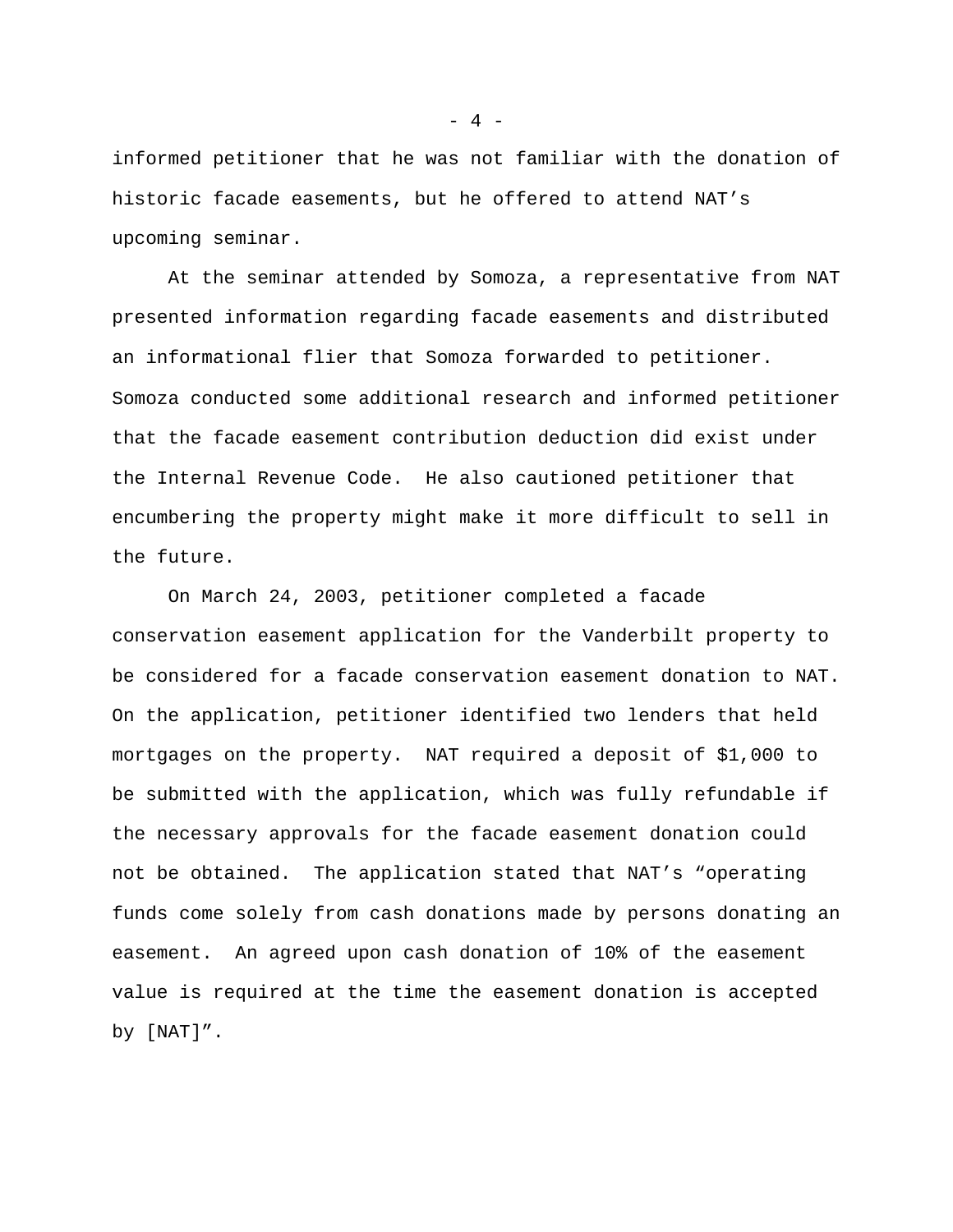In a letter dated April 2, 2003, the NAT Director of Operations informed petitioner that her application had been accepted and that processing would commence. The letter informed petitioner that NAT:

will place significant effort to the processing of your application. Processing an application is complex and time consuming. It involves obtaining approvals from the State and Federal Governments, and your lender. \* \* \*

There is nothing required of you until all approvals are received.

NAT sought the approval of petitioner's mortgage holders regarding the placement of a preservation restriction agreement on her Vanderbilt property. The two mortgage holders executed lender agreements that were submitted to NAT during the approval process.

On May 12, 2003, to comply with another component of the approval process, petitioner executed a National Park Service Form 10-168, Historic Preservation Certification Application Part 1 – Evaluation of Significance, to request that the NPS certify the historic significance of the Vanderbilt property. The NPS determined that petitioner's Vanderbilt property contributes to the significance of the Fort Greene Historic District and is a "certified historic structure" for a charitable contribution for conservation purposes in accordance with the Tax Treatment Extension Act of 1980.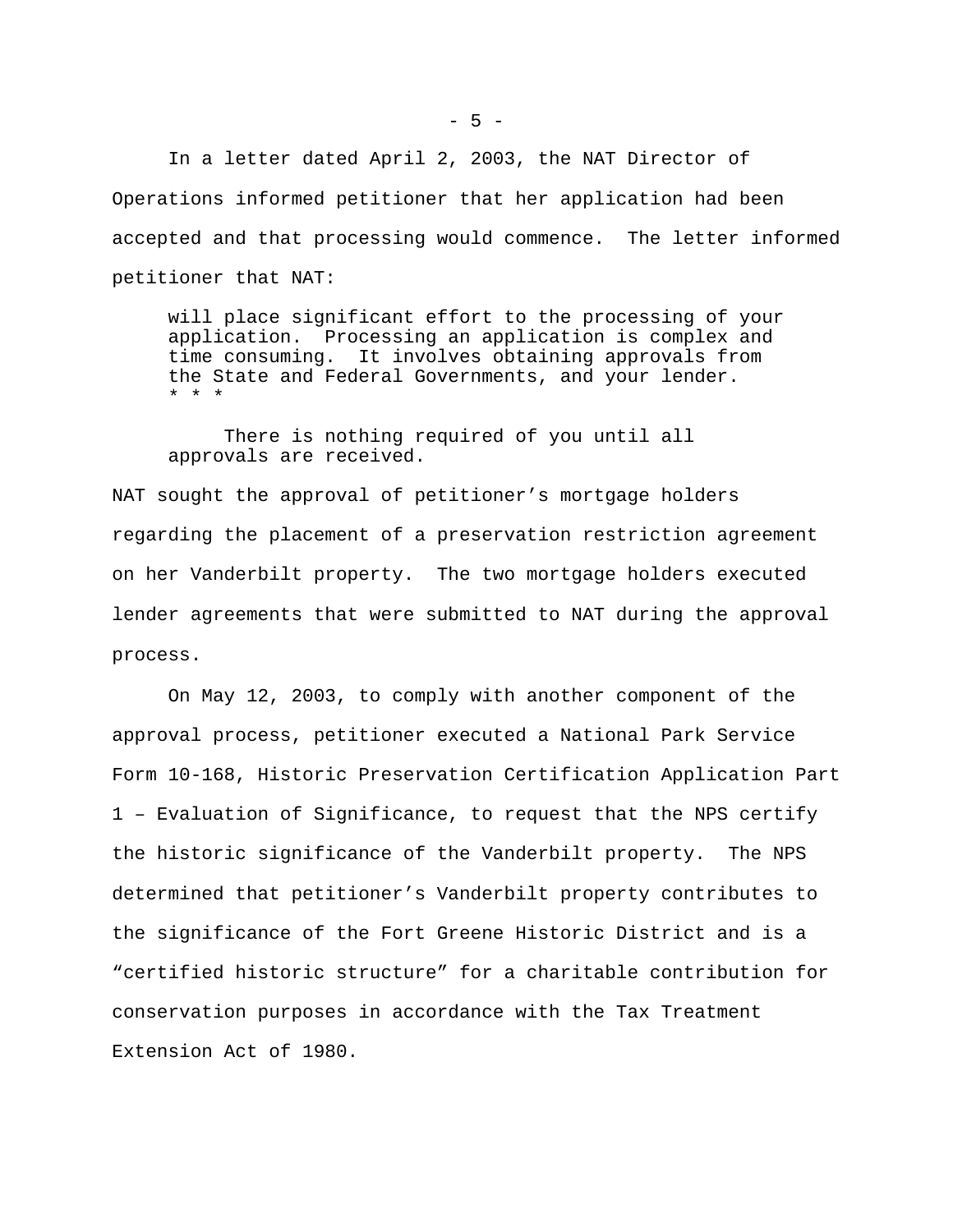Later in 2003, petitioner informed NAT that she had decided not to pursue the donation until 2004. Petitioner needed time to save the additional required cash due, as outlined in the application. By letter dated April 22, 2004, NAT informed petitioner that all of the necessary approvals had been received and that she needed to order an appraisal. NAT provided in the letter a list of appraisers "qualified to do easement appraisals". Petitioner hired one of the listed appraisers, Michael Drazner (Drazner), formerly of Mitchell, Maxwell & Jackson, Inc., to perform an appraisal of the Vanderbilt property.

Drazner and James Kearns (Kearns), president of NAT, first communicated in December 2001 when Kearns contacted Drazner to inquire whether he would be able to prepare appraisals for homeowners who were interested in donating facade easements to NAT. Kearns sent copies of reports to Drazner that had been prepared by another appraisal firm outside of the New York City area along with some information regarding court cases that involved the charitable contribution of facade easements.

Drazner completed an appraisal (the Drazner report) for the subject property on May 20, 2004. The report states that the appraisal was completed in accordance with title XI of the Federal Financial Institutions Reform, Recovery, and Enforcement Act of 1989 and the Uniform Standards of Professional Appraisal

- 6 -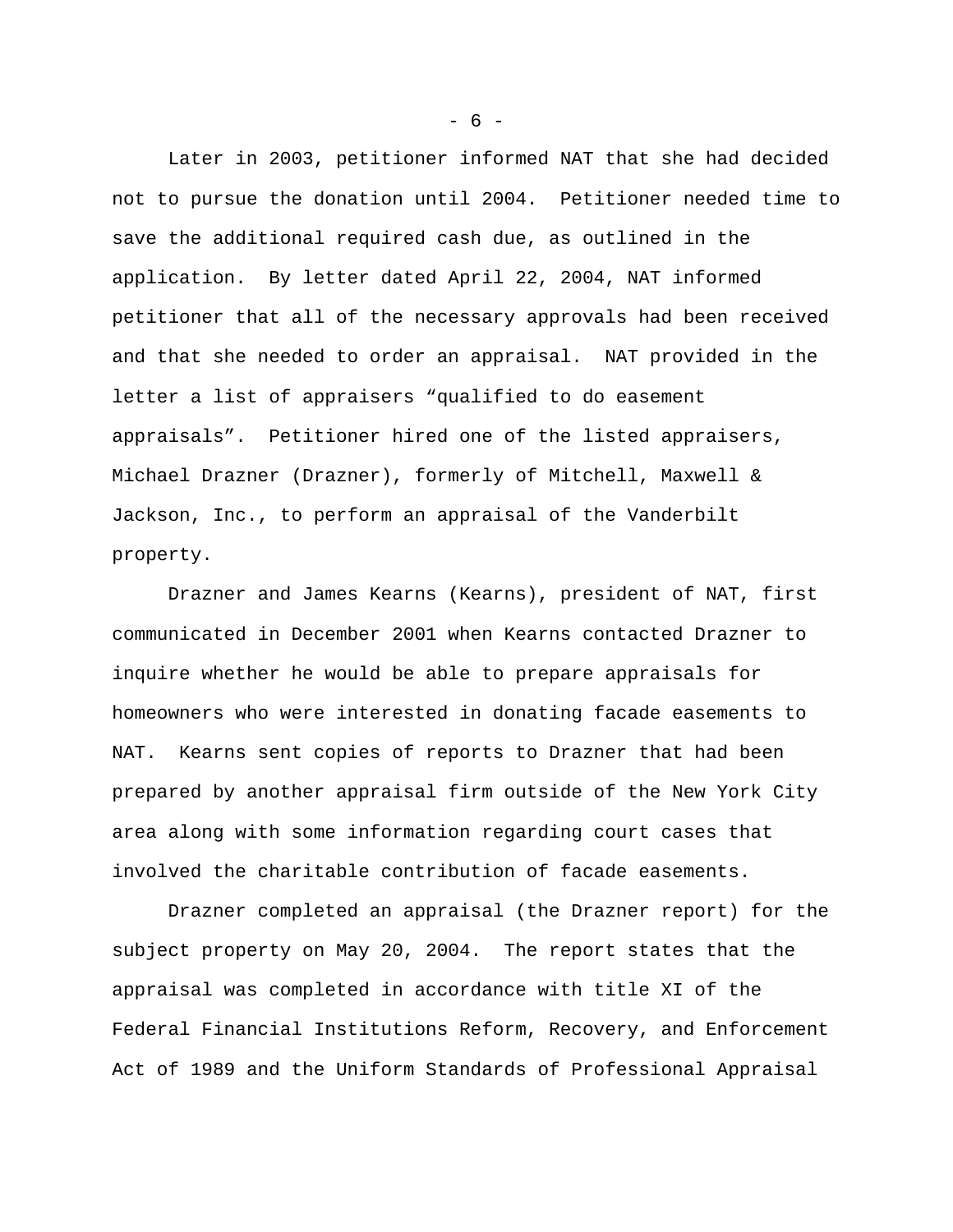Practice. Drazner is a qualified expert in the field of real estate appraisal and valuation.

Petitioner's Vanderbilt property was described in the Drazner report as:

an attached four story, three family townhouse located in the Boerum Hill neighborhood of Kings County. The subject is physically and functionally adequate 'as is' \* \* \* [and] features a rear deck, patio, and clean tiled subcellar below the garden level. This home also includes a wealth of turn of the century details that generate strong demand for such homes in the area. These include wood mouldings, paneling and wainscotting, volume ceilings, exposed brick walls, stained glass windows, original wood planking, and fireplaces.

Drazner determined that the estimated market value of the property was \$1,015,000 as of the appraisal date. The Drazner report outlined the use of the three classic approaches to value (sales comparison, cost, and income) that were considered to determine the market value of the Vanderbilt property. The report stated that the sales comparison approach is the "most applicable and has been given greatest weight in the determination of the final value \* \* \* [and] the cost approach was given least weight due to the age of the subject property." The stated purpose of the report was "to estimate 'as is' value of the subject property and to estimate the impact on the subject property if granted an 'architectural facade easement.'" The report explained that

An easement is a particularly useful historic preservation tool in several respects. First, it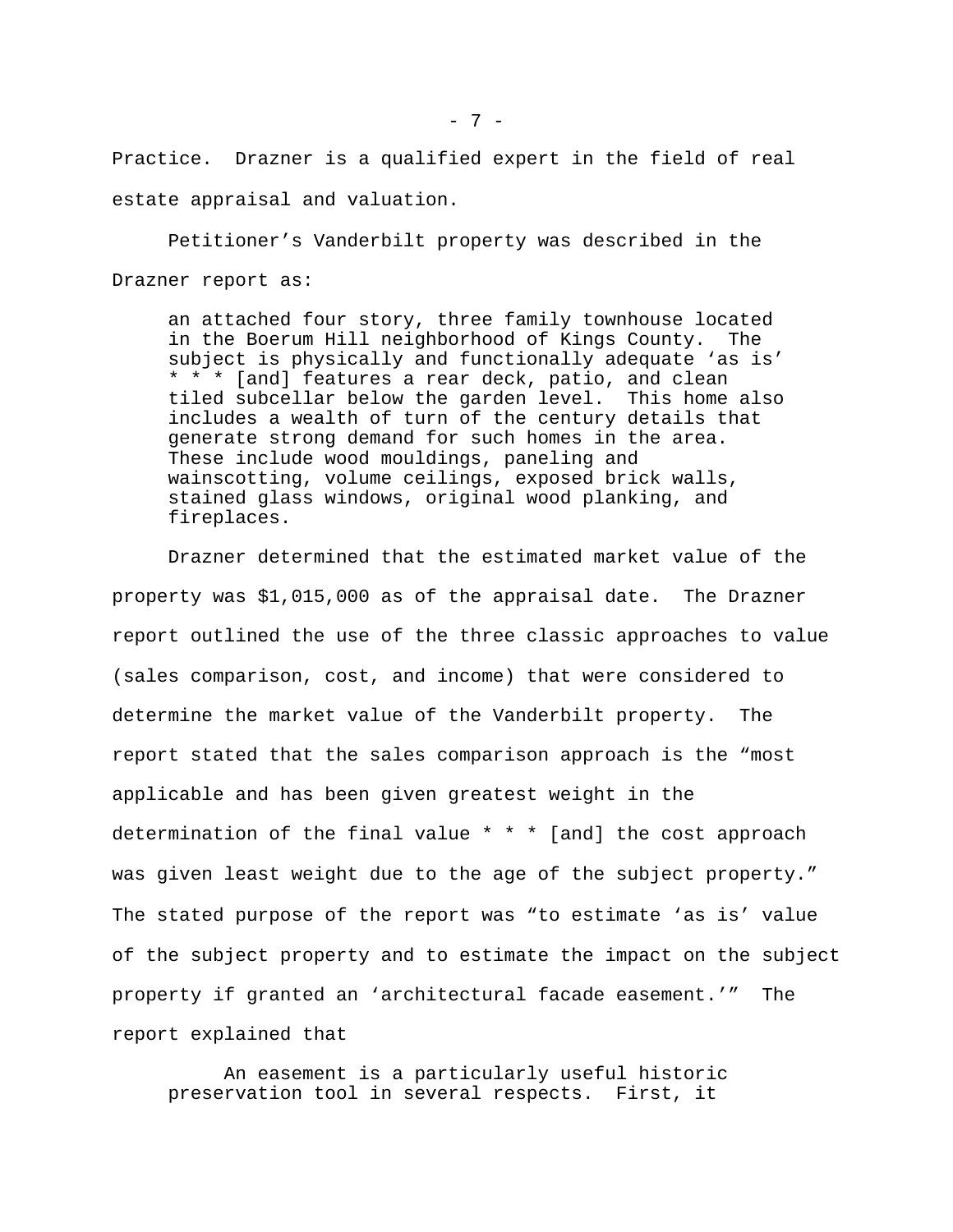allows an individual to retain private ownership of the property and obtain potential financial benefits. Second, an easement binds not only the current owner, but all future owners as well, ensuring that the property will be maintained and observed by future owners. Third, easements are tailored to meet the needs of the property owner, the individual resource, and the mission of the protecting organization. \* \* \*

If certain criteria are met, the owner also may receive a Federal income tax deduction equivalent to the value of the rights given away to a charitable, or governmental organization. \* \* \* The deduction the taxpayer is entitled to is equal to the fair market value of the easement, which is generally the decrease in fair market value of the property caused by the restrictions placed on the property because of the easement.

The Drazner report briefly discussed two cases involving easement valuation, Hilborn v. Commissioner, 85 T.C. 677 (1985), and Richmond v. United States, 699 F. Supp. 578 (E.D. La. 1988), and stated that

As these cases depict, it is extremely difficult for appraisers to estimate the probable and possible impact on a property's value by the imposition of a facade conservation easement that is granted in perpetuity. For most attached row properties in New York City, where there are many municipal regulations restricting changes to properties located in historic districts, the facade easement value tends to be about 11 - 11.5% of the total value of the property. That figure is based on the appraiser's experience as to what the Internal Revenue Service has found acceptable (on prior appraisals).

The Drazner report further stated that

This facade easement can, and often does, have an effect on marketability and the market value of a property. The measurement of this effect or impact is difficult to quantify with any supported precision. Articles, periodicals, and books have been written on the subject (measurement of the value of the historic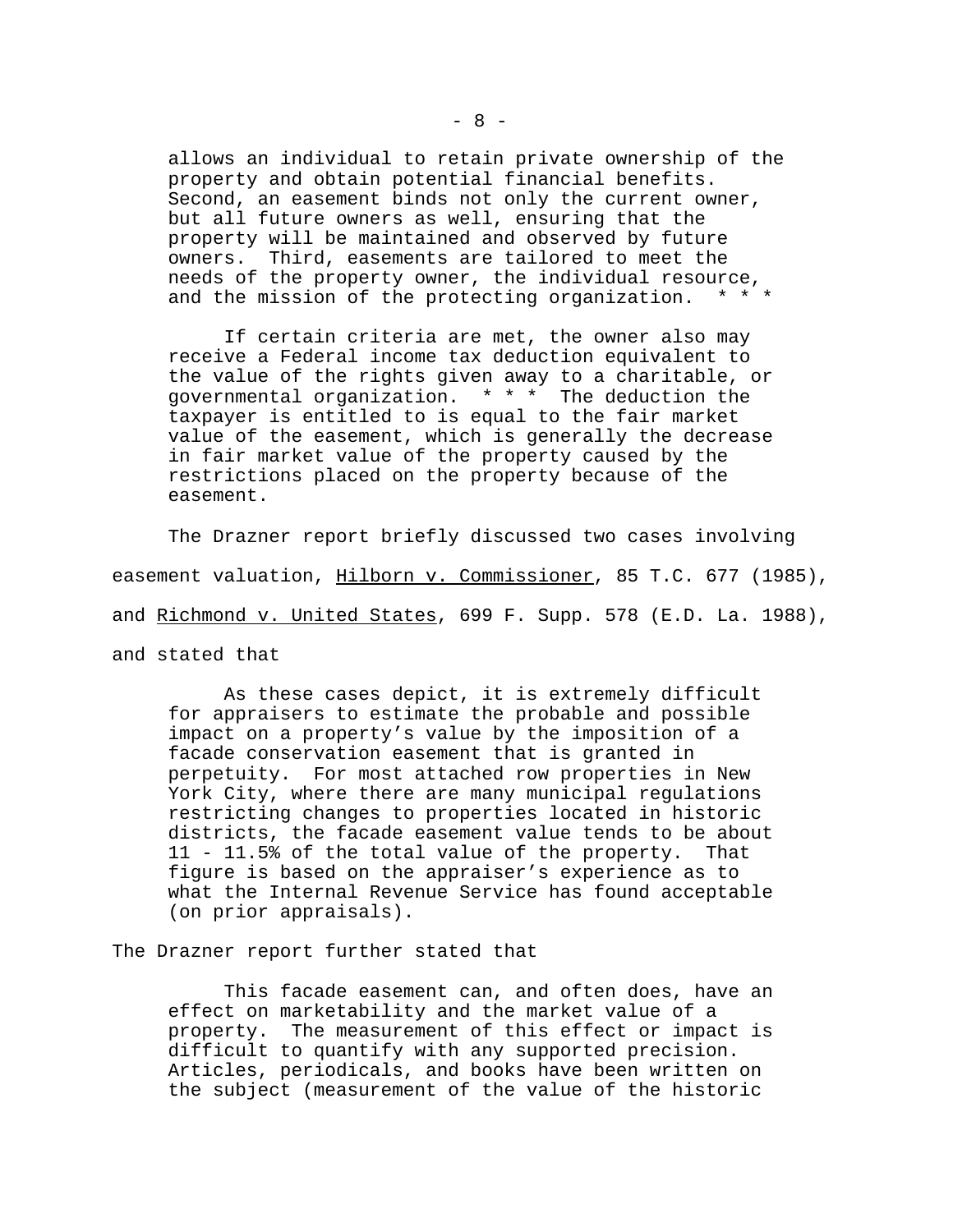easement). However, in this market area, there is no measure or formula that is applicable for all properties. The individual properties are so unique that each case must be evaluated on its own. Additionally, while there are accepted methods for measuring this effect, only the market can provide the true test. Nonetheless, there are market measures that provide sufficient data with which to bracket and support a reasonable market indicator.

Estimating the value of a property after the donation of a conservation easement is very much like condemnation appraisal practice where easements or partial fee interests are taken from property owners by a sovereign. Attempts must be made to define what rights have been lost by the property owners and what elements of damage (or enhancement) are involved in the loss. Because real estate is not bought and sold in a vacuum, the appraiser has endeavored to place himself in the mindset of competent buyers and sellers and to examine considerations they have actually had, or are likely to have, in the buying or selling of a property encumbered by a facade easement.

\* \* \* \* \* \* \*

It is now generally recognized by the Internal Revenue Service that the donation of a facade easement of a property results in a loss of value \* \* \* between 10% and 15%. The donation of a commercial property results in a loss of value of between 10% or 12% or higher if development rights are lost. The inclusive data support at least these ranges, depending on how extensive the facade area is in relation to the land parcel.

It is our opinion that the presence of the facade conservation easement would alter the market value of the subject property. In the subject's market area, the appraiser cannot precisely estimate the extent to which this "loss in value" will result from the facade easement due to the lack of market data. In this situation it is the appraiser's conclusion that the value of the facade conservation easement \* \* \* on the subject property would be estimated at \$115,000, which is approximately 11.33% of the fee simple value of \$1,015,000. This conclusion is based on consideration of range of value that the I.R.S. has historically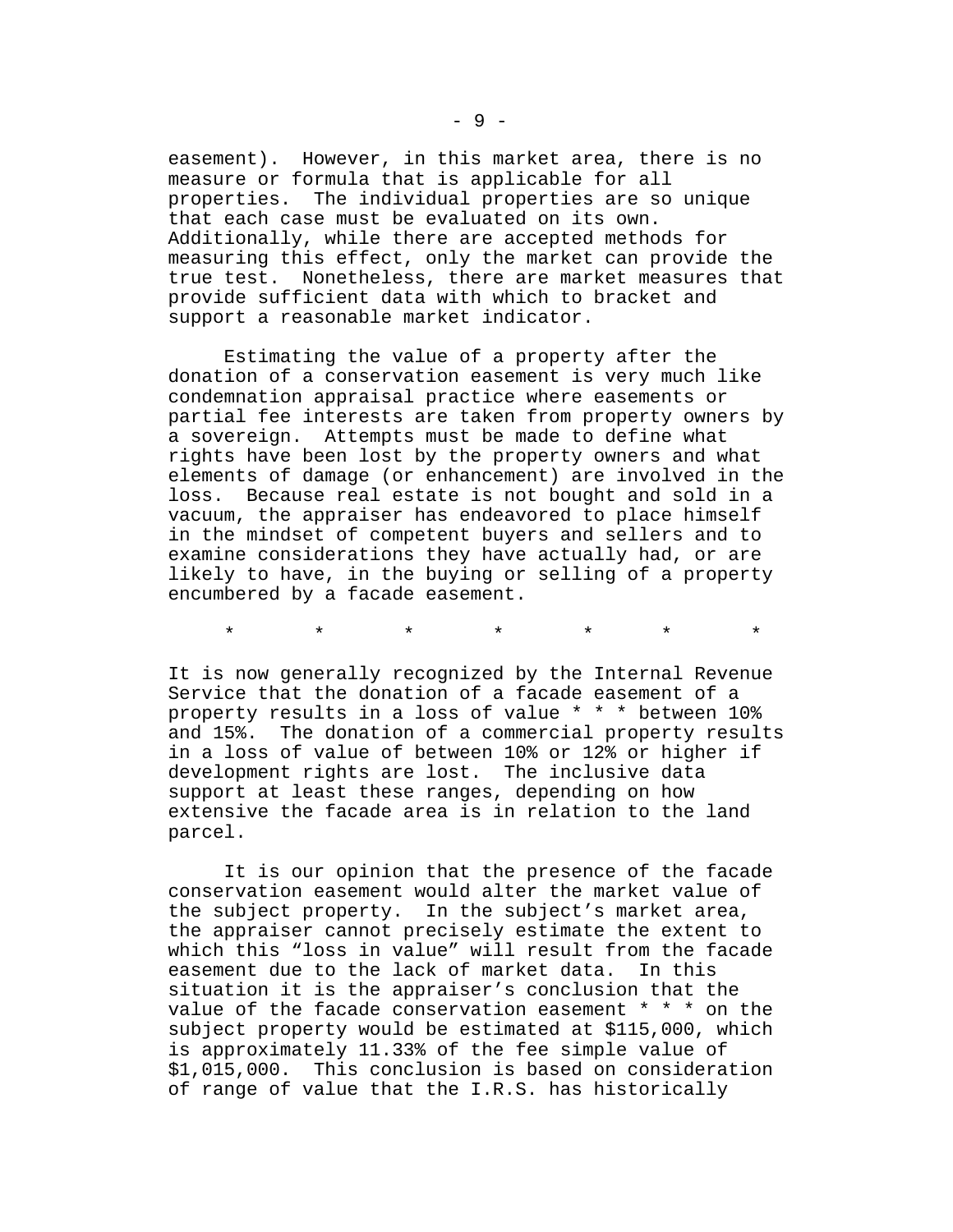found to be acceptable as well as historical precedents. Therefore, the presence of the historic facade easement would decrease the fair market value of the property rights held by the homeowner of the subject property to \$900,000.

An article entitled "Facade Easement Contributions" was prepared by Mark Primoli of the Internal Revenue Service (IRS) sometime before 2002 and was included as a part of the IRS' 1994 Market Segment Specialization Program Audit Technique Guide on the Rehabilitation Tax Credit--used to assist in training IRS personnel. The article stated that

Internal Revenue Service Engineers have concluded that the proper valuation of a facade easement should range from approximately 10% to 15% of the value of the property. Once fair market values have been determined, the same ratios are used to allocate the basis of the building and the underlying land to the facade easement for both rehabilitation tax credit and depreciation purposes. See Treasury Regulation 1.170A-14(h).

An excerpt from this article was posted on the NPS' Web site until early 2003 but was revised in 2003 to remove the first sentence quoted above. The Drazner report does not cite this article.

By letter dated June 7, 2004, NAT informed petitioner that it was in receipt of the Drazner report valuing the Vanderbilt property facade easement at \$115,000. In the letter, NAT also informed petitioner that if she closed on the facade easement contribution transaction by June 30, 2004, the cash payment due would be \$9,275 (applying a 15-percent discount to 10 percent of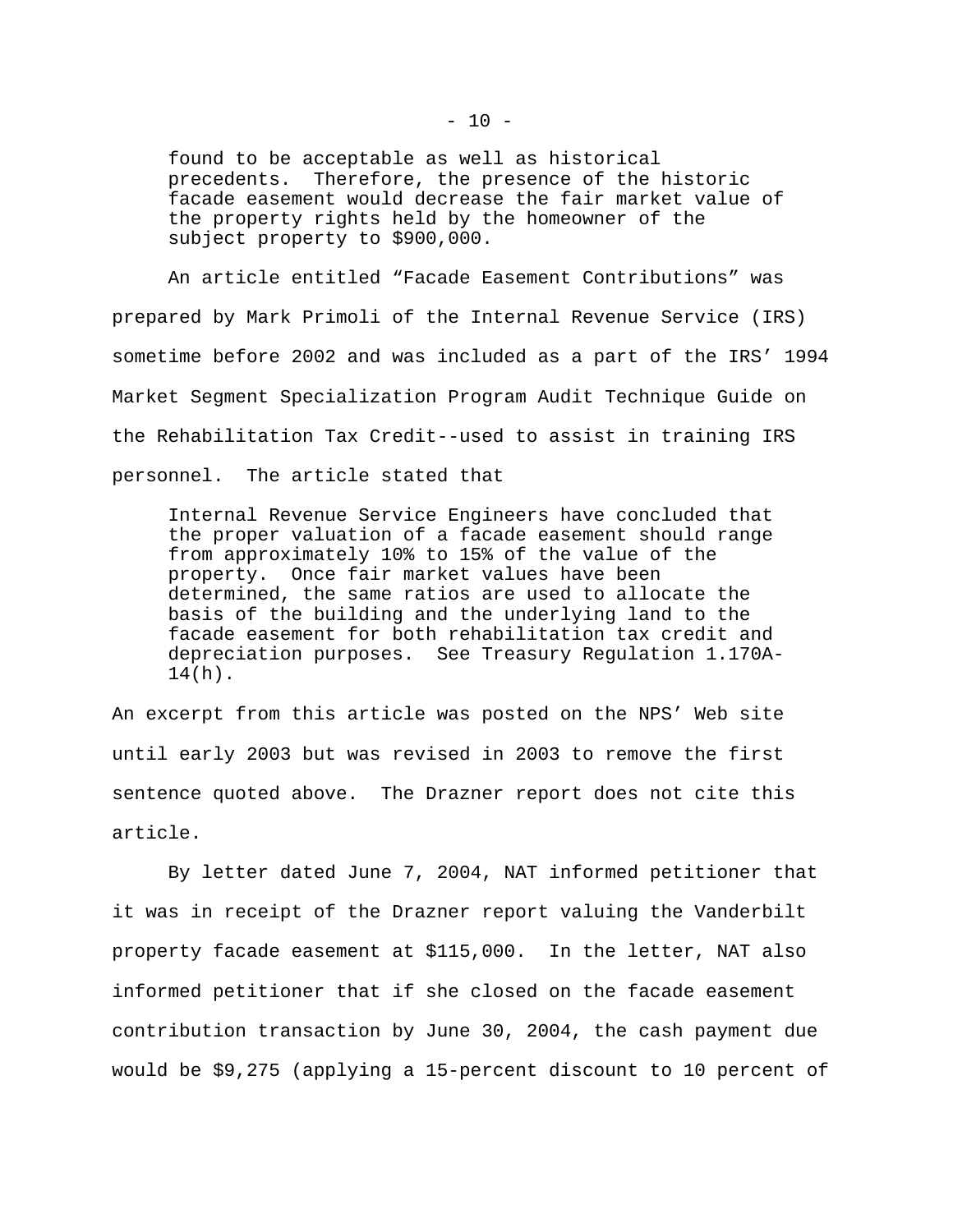the easement value and deducting a processing fee of \$500 that one of the lenders charged from the initial \$1,000 deposit).

Petitioner sent a check for \$9,275 to NAT dated June 18, 2004, and NAT confirmed receipt of the moneys by letter dated July 2, 2004. The letter also stated that NAT "certifies that you have received no goods or services in return for your gifts", and informed petitioner that attached was a Form 8283, Noncash Charitable Contributions, executed by the appraiser and NAT.

On June 23, 2004, Kearns signed the conservation deed on behalf of NAT. On September 21, 2004, the City of New York recorded the conservation deed of easement for the Vanderbilt property. The deed of easement for the subject property is considered to be only an architectural facade conservation easement.

Petitioner attached Form 8283 to her 2004 Form 1040, U.S. Individual Income Tax Return, and reported a \$115,000 gift to charity on line 16 of Schedule A, Itemized Deductions. The Form 8283 filed had two versions of page 2, with one signed by the appraiser and president of NAT and the other lacking these signatures. Both reported essentially the same information: (1) A description of the donated property as a facade easement with respect to the Vanderbilt property; (2) the overall physical condition being a "Historic Preservation Easement Donation"; and (3) a stated appraised fair market value of \$115,000 for the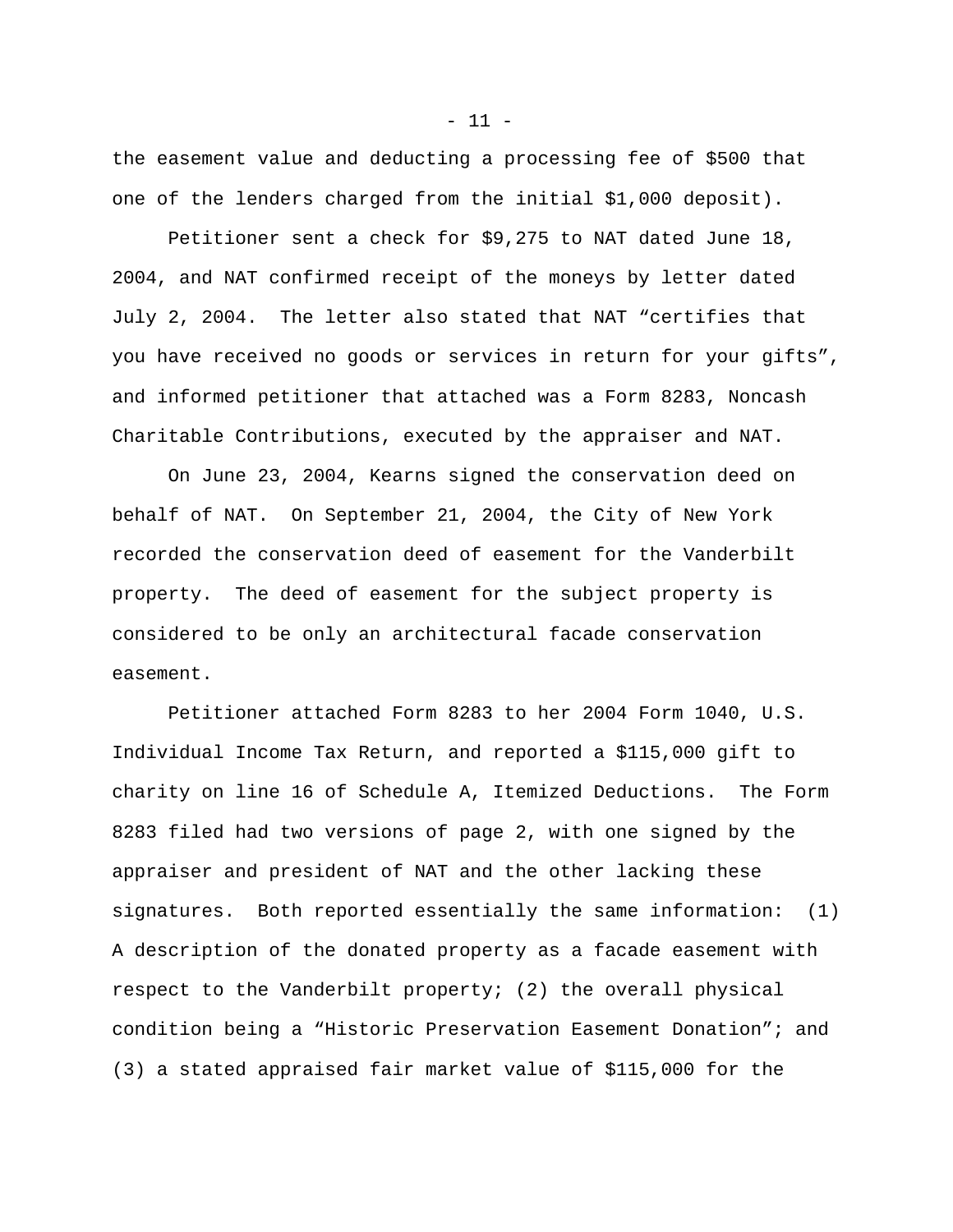donated property. On the executed page 2, Drazner signed the declaration of appraiser section and identified the appraisal date as May 20, 2004, and Kearns, as president of NAT, signed an acknowledgement of receipt of the contribution by NAT, as donee, on June 23, 2004.

On her 2004 tax return, petitioner did not claim a deduction for the full \$115,000 because of limitations provided under section 170(b). Petitioner carried over \$63,083 of the reported contribution to her 2005 tax return and claimed a deduction of  $$59,959$  according to section  $170(d)(1)$ . The remaining \$3,124 was carried over and claimed as a deduction on petitioners' jointly filed 2006 tax return. No charitable contribution deduction for the cash payment to NAT was claimed on the tax return filed for 2004, 2005, or 2006.

Somoza prepared petitioner's tax returns for 2004 and 2005 and petitioners' joint tax return for 2006 using information supplied by petitioners.

In the notice of deficiency sent to petitioner for 2004 and 2005, petitioner's deduction for a charitable contribution of property was not allowed because:

The contribution of property to a qualifying organization is measured by the fair market value of that property at the time the gift is made. Based upon all available information, you have not established the fair market value. Therefore, we have disallowed your charitable contribution deduction of property in full.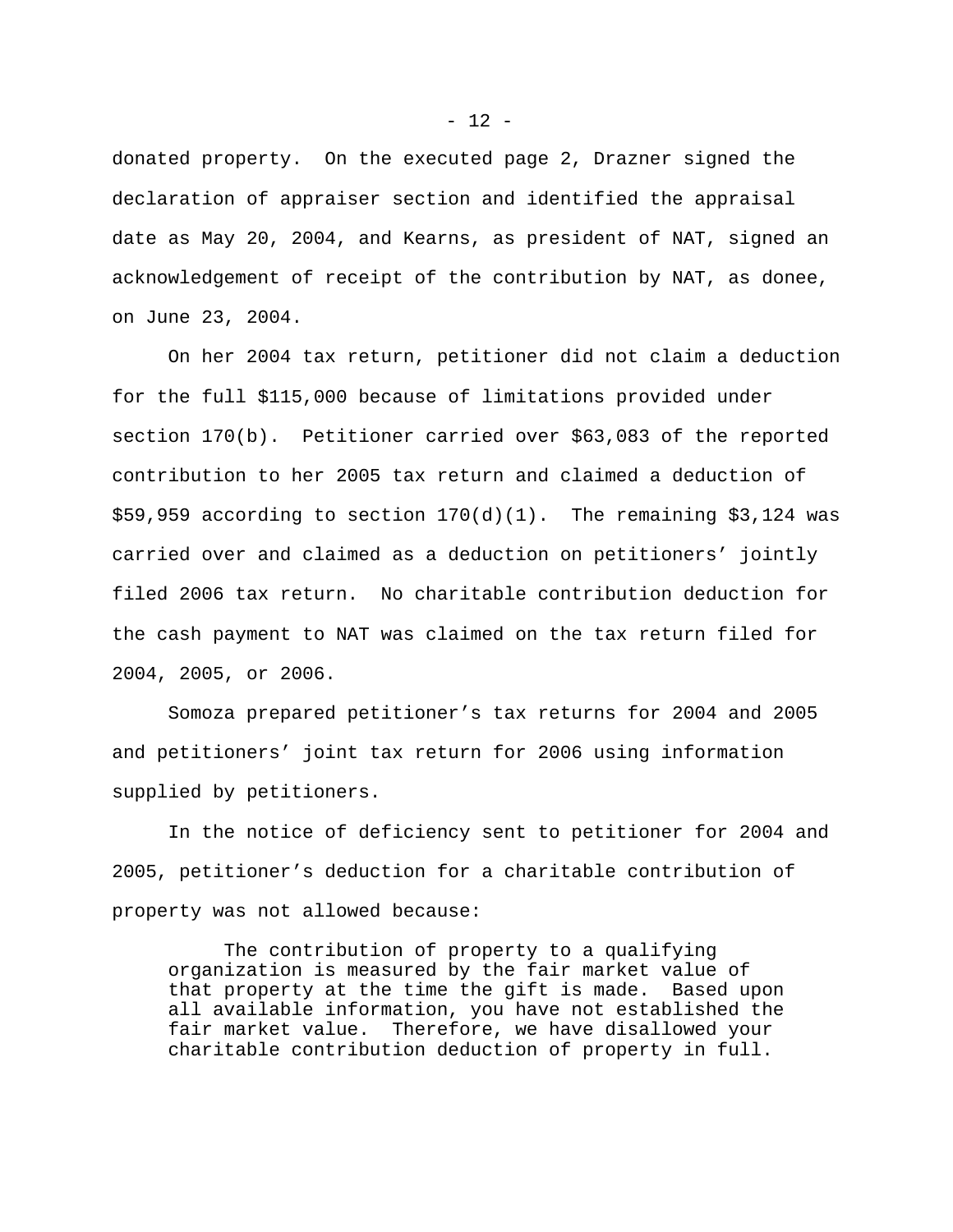The carryovers claimed for 2005 and 2006 were accordingly disallowed.

#### OPINION

Section  $170(a)(1)$  allows as a deduction any charitable contribution verified under regulations prescribed by the Secretary. Generally, an individual claiming a noncash charitable contribution of more than \$5,000 is required to: (1) Obtain a qualified appraisal of such property, (2) attach a fully completed appraisal summary (i.e., Form 8283) to the tax return on which the deduction is claimed, and (3) maintain records pertaining to the claimed deduction in accordance with section 1.170A-13(b)(2)(ii), Income Tax Regs. Sec. 1.170A-13(c)(2), Income Tax Regs.

Section  $170(f)(11)$ , added as part of the American Jobs Creation Act of 2004, Pub. L. 108-357, sec. 883, 118 Stat. 1631, is effective for contributions made after June 3, 2004. Section 170(f)(11)(E) provides that the term "qualified appraisal" means an appraisal that is treated as a qualified appraisal under regulations or other guidance prescribed by the Secretary. Section  $170(f)(11)(H)$  gives the Secretary authority to prescribe regulations to carry out the purposes of this section. For appraisals prepared with respect to returns filed on or before August 17, 2006, the requirements under section 1.170A-13(c),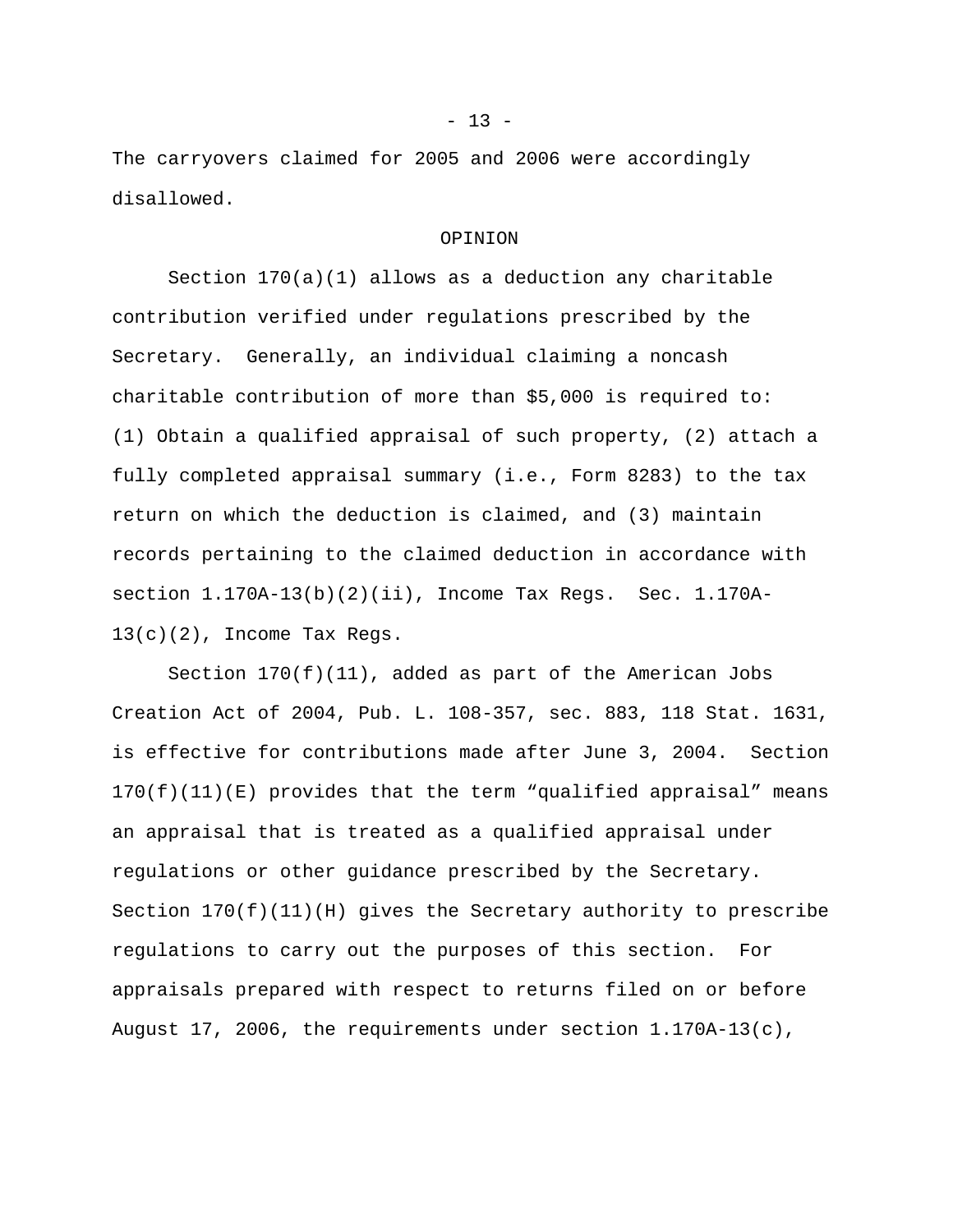Income Tax Regs., related to a qualified appraisal and qualified appraiser, apply. See Notice 2006-96, 2006-2 C.B. 902.

The regulations state, among other things, that a qualified appraisal is made not earlier than 60 days before the date of contribution of the appraised property nor later than the due date of the tax return on which a deduction is first claimed; is prepared, signed, and dated by a qualified appraiser; and includes the following information:

(A) A description of the property in sufficient detail for a person who is not generally familiar with the type of property to ascertain that the property that was appraised is the property that was (or will be) contributed;

(B) In the case of tangible property, the physical condition of the property;

(C) The date (or expected date) of contribution to the donee;

(D) The terms of any agreement or understanding entered into (or expected to be entered into) by or on behalf of the donor or donee that relates to the use, sale, or other disposition of the property contributed, \* \* \*

 $(E)$  The name, address, and \* \* \* identifying number of the qualified appraiser; \* \* \*

(F) The qualifications of the qualified appraiser who signs the appraisal, including the appraiser's background, experience, education, and membership, if any, in professional appraisal associations;

(G) A statement that the appraisal was prepared for income tax purposes;

(H) The date (or dates) on which the property was appraised;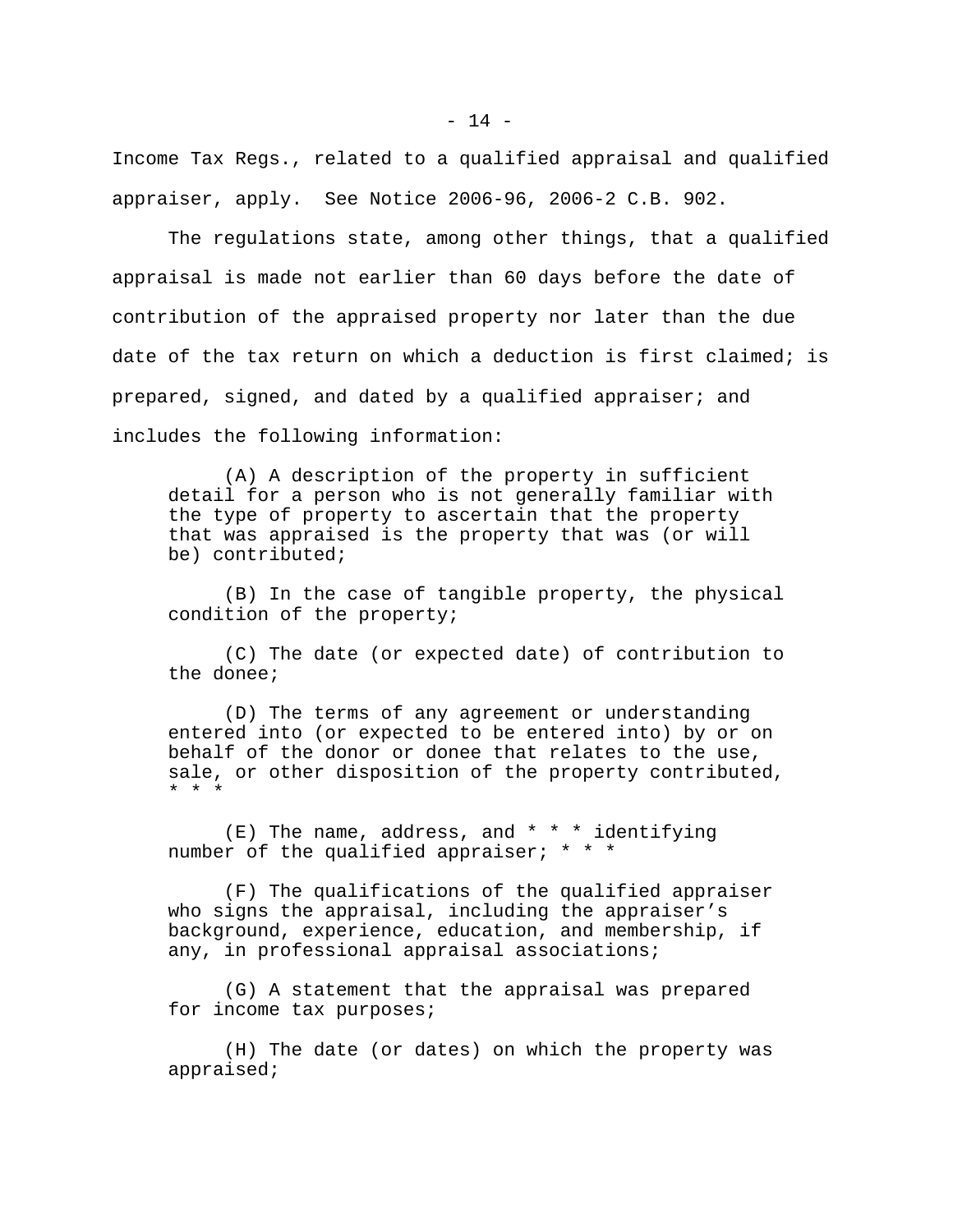(I) The appraised fair market value (within the meaning of  $$1.170A-1(c)(2))$ , of the property on the date (or expected date) of contribution;

(J) The method of valuation used to determine the fair market value, such as the income approach, the market-data approach, and the replacement-cost-lessdepreciation approach; and

(K) The specific basis for the valuation, such as specific comparable sales transactions or statistical sampling, including a justification for using sampling and an explanation of the sampling procedure employed.

Sec. 1.170A-13(c)(3)(ii), Income Tax Regs.

The appraisal summary must include, among other things, a description of the property in sufficient detail for a person who is not generally familiar with the type of property to ascertain that the property appraised is the property that was contributed, a brief summary of the property's physical condition, the manner and date of acquisition, and the cost or other basis of the property. See sec.  $1.170A-13(c)(4)(ii)$ , Income Tax Regs.

Respondent argues that the Form 8283 attached to petitioner's 2004 tax return did not satisfy the requirements outlined in section  $1.170A-13(c)(4)$ , Income Tax Regs. Petitioners assert that the Form 8283 included all the required information.

The Form 8283 attached to petitioner's 2004 tax return did not include the date and manner of acquisition of the property purportedly contributed or the cost or other basis of the property purportedly contributed, adjusted as provided by section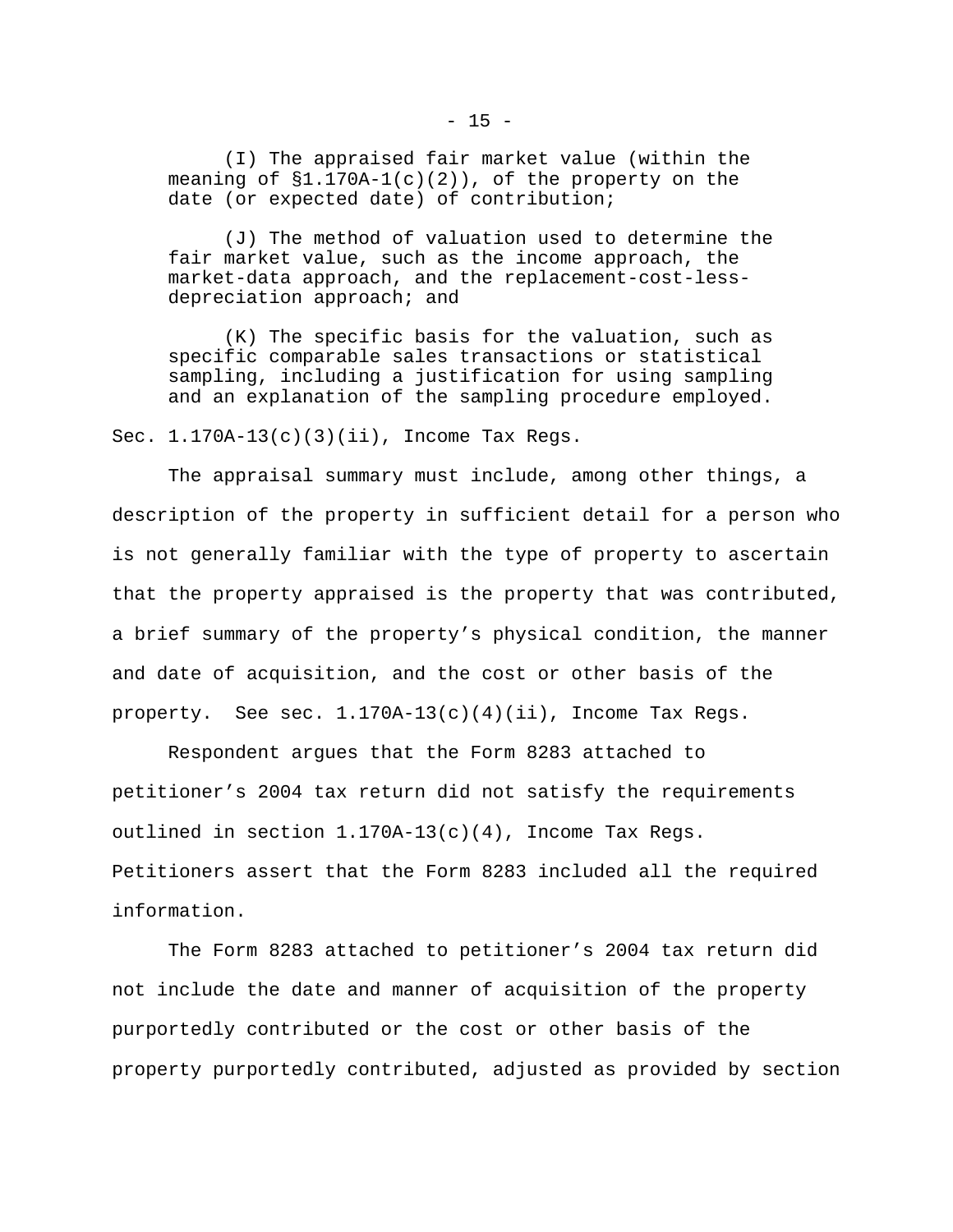1016. These defects alone demonstrate that there has not been strict compliance with the regulation requirements.

Respondent contends further that petitioners did not satisfy the requirements of section 1.170A-13(c), Income Tax Regs., regarding obtaining a qualified appraisal because the Drazner report did not describe the property contributed; did not include the terms of the deed of easement; did not include a statement that it was prepared for income tax purposes; and did not provide the method and specific basis for valuing the easement. Petitioners assert that these requirements were satisfied.

The evidence at trial, notably conflicting expert testimony, and the arguments of the parties, deal in large part with valuation of the facade easement by traditional fair market analysis. Because we conclude that the Drazner report is not a qualified appraisal, we do not discuss this evidence or reach a conclusion as to the value of the easement.

Section  $1.170A-13(c)(3)(ii)(J)$ , Income Tax Regs., provides that the qualified appraisal is to include the method of valuation used to determine the fair market value, such as the income approach, the market-data approach, and the replacementcost-less-depreciation approach. These methods are suggested, but not mandatory. Further, other valuation methods were contemplated in the legislative history of the Act of Dec. 17, 1980, Pub. L. 96-541, 94 Stat. 3204, regarding the deduction for

 $- 16 -$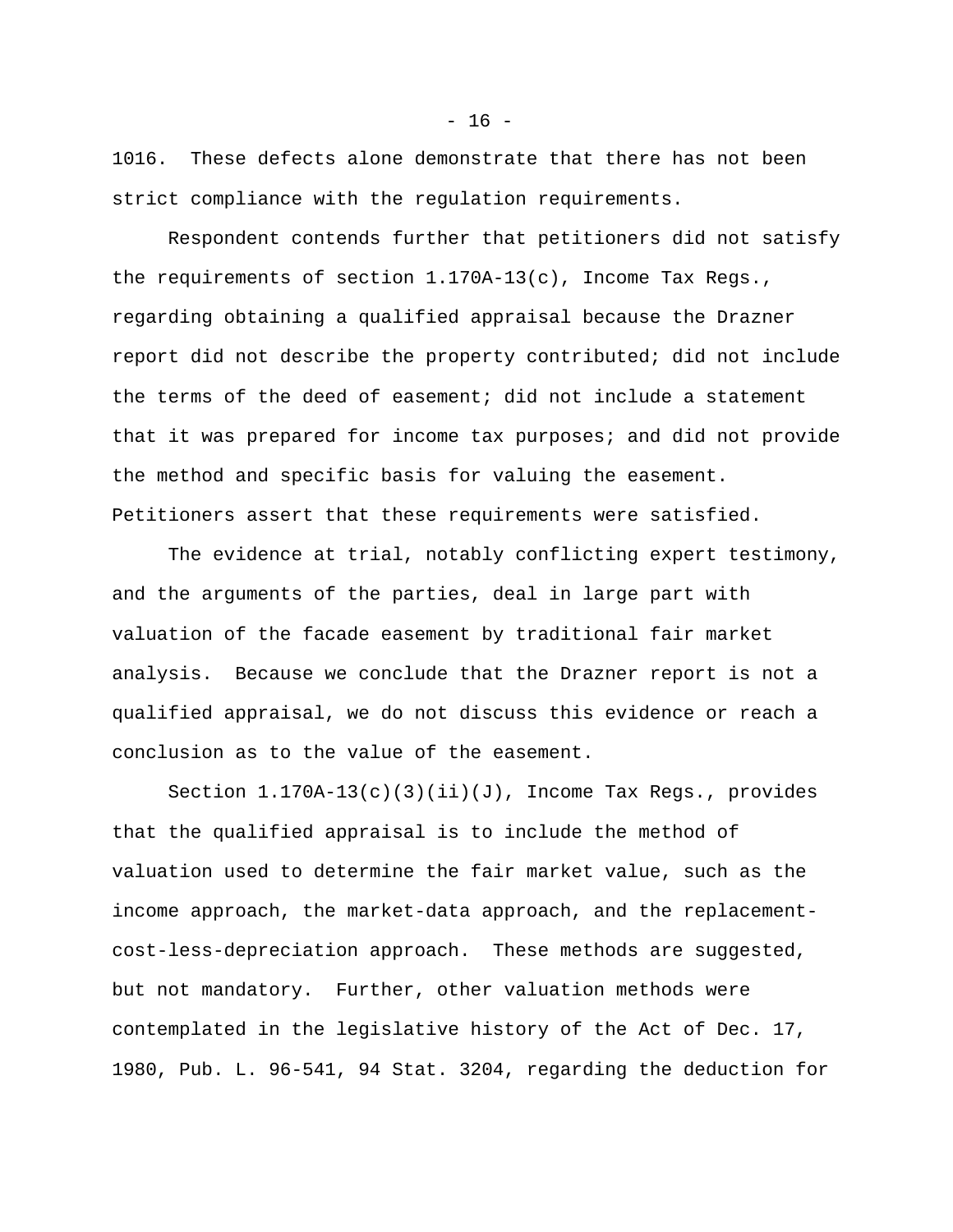charitable contributions of real property for conservation purposes under section 170:

In general, a deduction is allowed for a charitable contribution in the amount of the fair market value of the contributed property, defined as the price at which the property would change hands between a willing buyer and a willing seller. Thus, the amount of the deduction for the contribution of a conservation easement or other restriction is the fair market value of the interest conveyed to the recipient. However, because markets generally are not well established for easements or similar restrictions, the willing buyer/willing seller test may be difficult to apply \* \* \*. As a consequence, conservation easements are typically (but not necessarily) valued indirectly as the difference between the fair market value of the property involved before and after the grant of the easement. (See Rev. Rul. 73-339, 1973-2 C.B. 68 and Rev. Rul. 76-376, 1976-2 C.B. 53). Where this test is used, however, the committee believes it should not be applied mechanically. [S. Rept. 96-1007, at 14-15 (1980), 1980-2 C.B. 599, at 606.]

As the Drazner report states, and we have previously noted, comparable sales transactions involving real estate with similar facade easements are not always available. See Hilborn v. Commissioner, 85 T.C. at 688; Simmons v. Commissioner, T.C. Memo. 2009-208. The "before and after" approach has been used on numerous occasions to determine the fair market values of restrictive easements with respect to which charitable contribution deductions are claimed. See, e.g., Hilborn v. Commissioner, supra; Simmons v. Commissioner, supra; Griffin v. Commissioner, T.C. Memo. 1989-130, affd. 911 F.2d 1124 (5th Cir. 1990).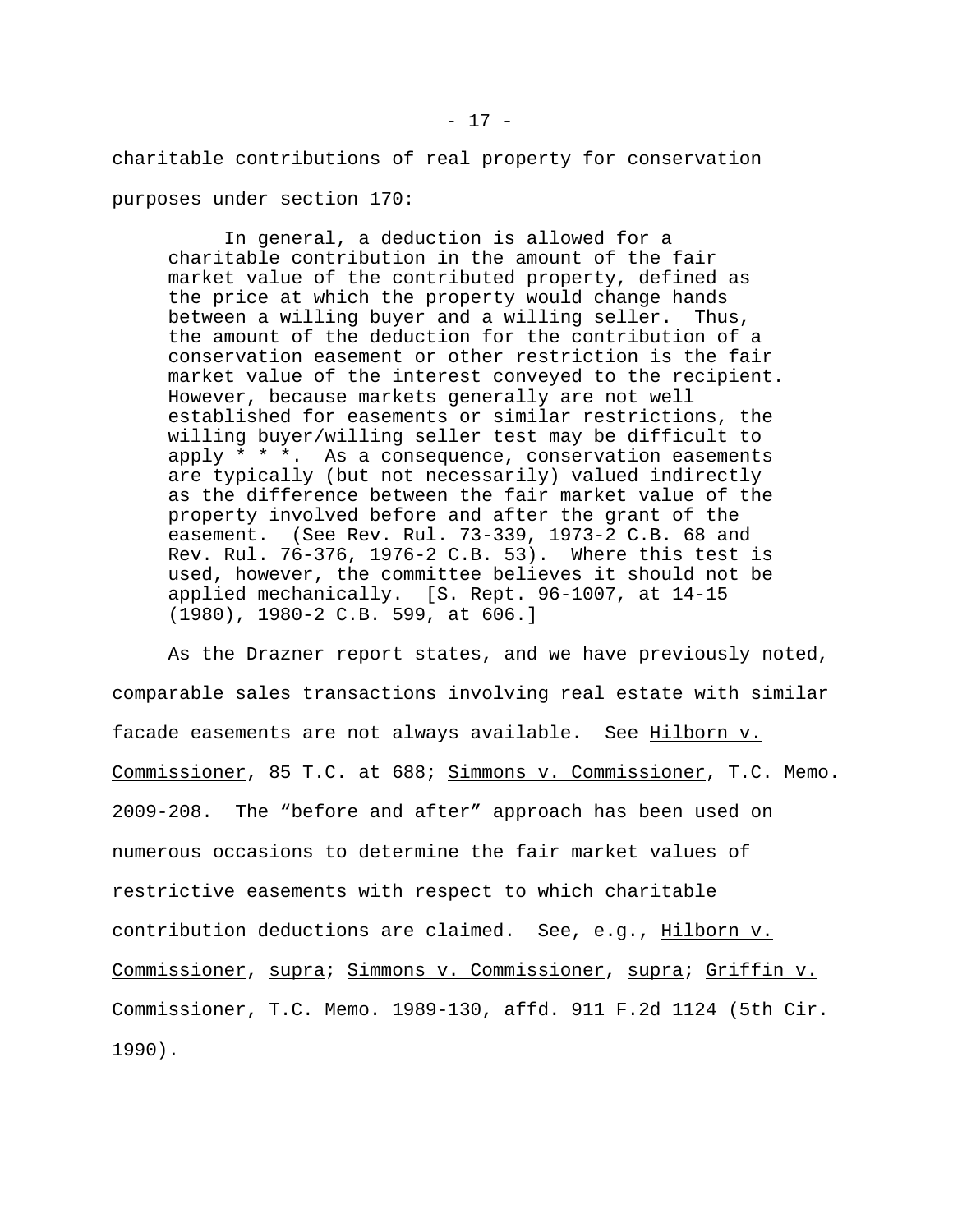"Before" value (before value) is arrived at by first determining the highest and best use of the property in its current condition unrestricted by the easement. At this stage, the suitability of the property's current use under existing zoning and market conditions and realistic alternative uses are examined. Any suggested use higher than current use requires both "closeness in time" and "reasonable probability." Next, to the extent possible, the three commonly recognized methods of valuing property (capitalized net operating income, replacement cost, and comparable sales) are used, but are modified to take into account any peculiarities of the property which impact on the relative weight to be afforded each respective method.

"After" value (after value) is arrived at by first determining the highest and best use of the property as encumbered by the easement. At this stage the easement's terms and covenants are examined, individually and collectively, and compared to existing zoning regulations and other controls (such as local historic preservation ordinances) to estimate whether, and the extent to which, the easement will affect current and alternate future uses of the property. Next, the above-mentioned three approaches to valuing property are again utilized to estimate the value of the property as encumbered by the easement.

The Drazner report purportedly employed the before and after method. To determine the "before" market value of the Vanderbilt property, Drazner considered the three approaches to value (sales comparison, cost, and income). Drazner's determination of the "after" value stated that it was "based on consideration of a range of value that the I.R.S. has historically found to be acceptable as well as historical precedents." Petitioners contend that this satisfies the requirements of section 1.170A- $13(c)(3)(ii)(J)$  and  $(K)$ , Income Tax Regs., by identifying: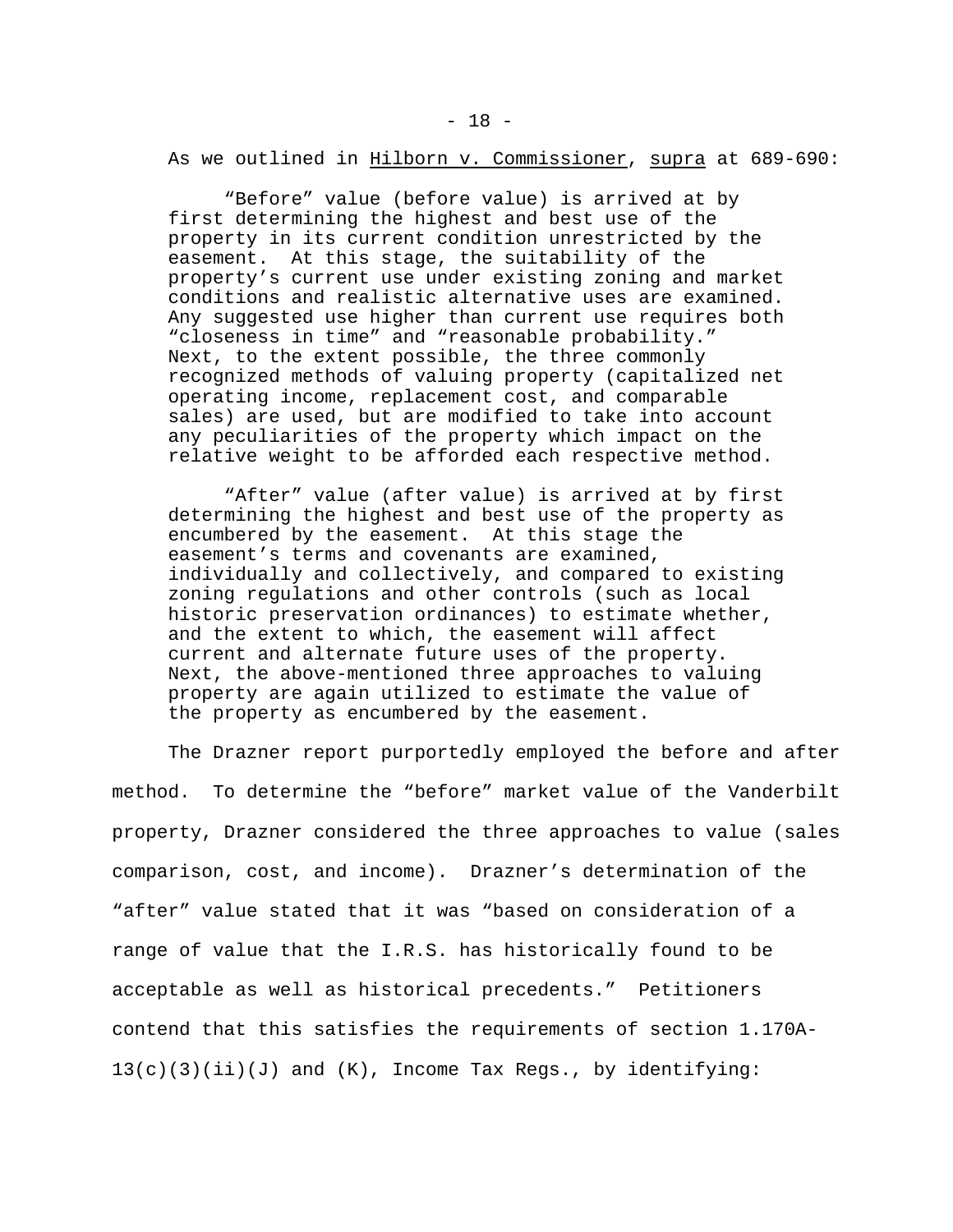(a) the method of valuation used to determine the fair market value (i.e., the appraiser's comparison of the Primoli Memorandum's accepted range of values as narrowed down according to the appraiser's judgment); and (b) the specific basis for the valuation (i.e., the lack of market data, IRS publications and case law).

We have previously held that such information as the valuation method used or the basis for the appraised value is essential because "'Without any reasoned analysis, \* \* \* [the appraiser's] report is useless.'" Friedman v. Commissioner, T.C. Memo. 2010-45 (quoting Jacobson v. Commissioner, T.C. Memo. 1999-401). In Nicoladis v. Commissioner, T.C. Memo. 1988-163, we found that the facade easement did result in a 10-percent decrease in value under the facts and circumstances of the case, but further stated that

we do not mean to imply that a general "10-percent rule" has been established with respect to facade donations. There was a fair amount of discussion by the parties at trial about whether the Court had established a "10-percent rule" in Hilborn. We did not there and do not here. Hilborn establishes as acceptable the before and after method of valuation, and while under the circumstances of that case a 10 percent figure was relied upon, valuation itself is still a question of facts and circumstances. \* \* \*

There have been additional cases in which percentage reductions have been accepted to determine an easement's value based on qualitative factors that suggest such a value. See, e.g., Griffin v. Commissioner, supra; Losch v. Commissioner, T.C. Memo. 1988-230. However, Drazner's report failed to outline and analyze qualitative factors for the Vanderbilt property.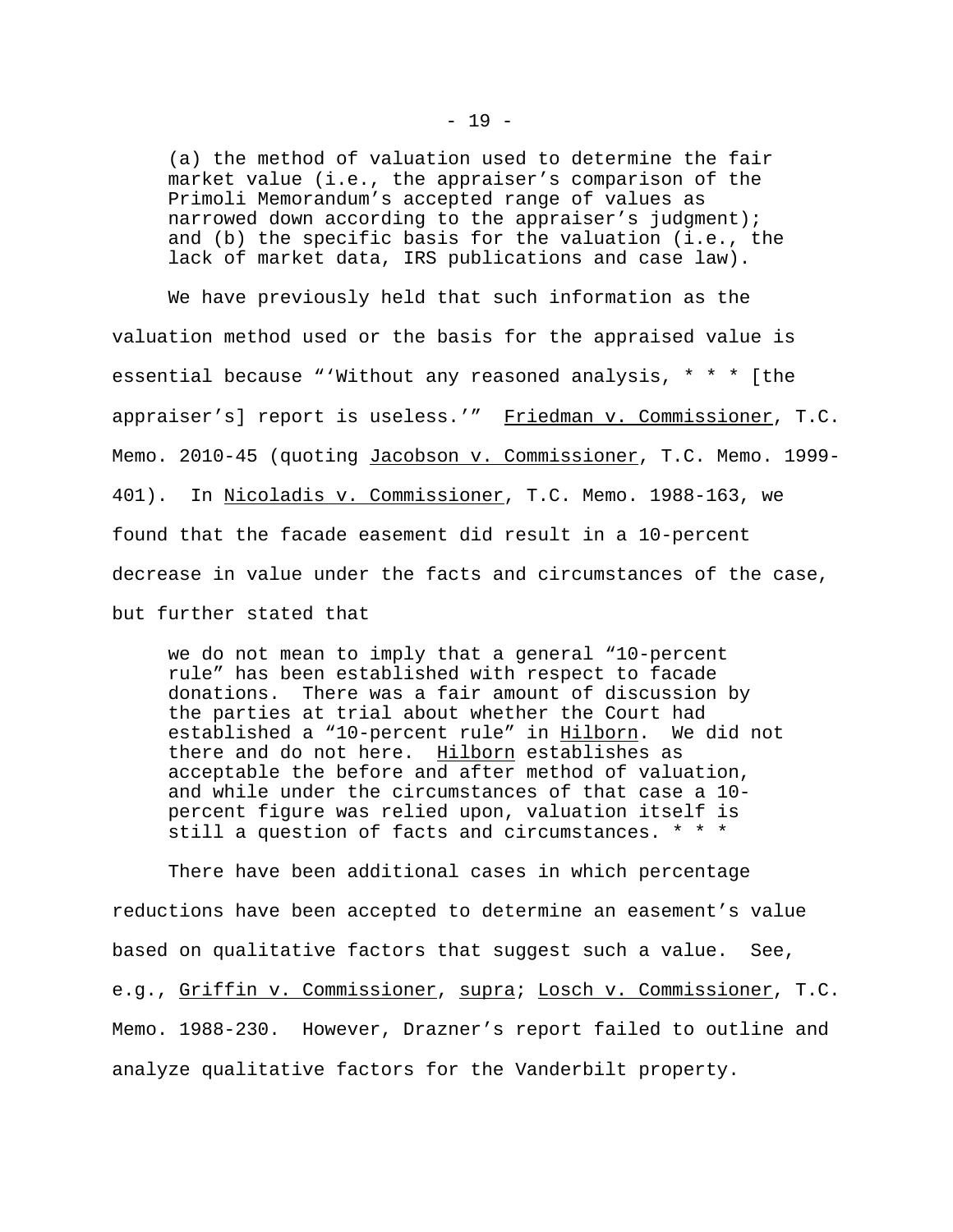Petitioners argue that the Drazner report outlined the methodology set forth to determine the "after" fair market value and assert that Drazner explained at trial that his appraisal was "not mechanical, it was reasoned." However, the application of a percentage to the fair market value before conveyance of the facade easement, without explanation, cannot constitute a method of valuation as contemplated under section  $1.170A-13(c)(3)(ii)$ , Income Tax Regs. Drazner's report applied mechanically a percentage with no demonstrated support as to its derivation, other than acceptance of similar percentages in prior controversies. Further, no meaningful analysis was provided in the Drazner report to explain why Drazner applied 11.33 percent to the before fair market value of the property to calculate the facade easement value other than his statement:

For most attached row properties in New York City, where there are many municipal regulations restricting changes to properties located in historic districts, the facade easement value tends to be about  $11 - 11.5\$ of the total value of the property. That figure is based on the appraiser's experience as to what the Internal Revenue Service has found acceptable (on prior appraisals).

This assertion fails to explain how the specific attributes of the subject property led to the value determined in the Drazner report.

The Drazner report indicated that estimating the value of a property after the donation of a facade conservation easement is much like condemnation appraisal practice that includes attempts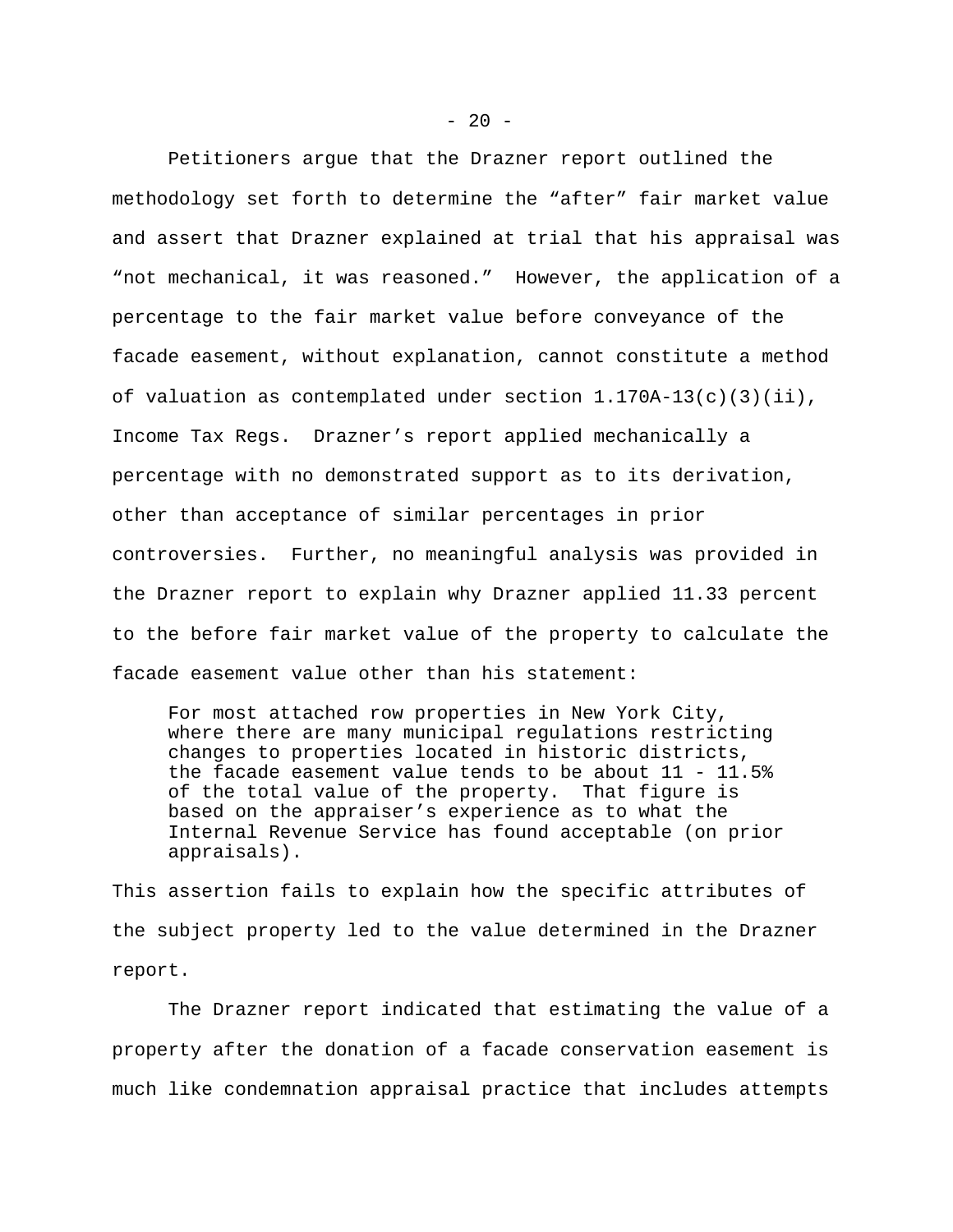to define what rights have been lost by the property owners and what elements of damage (or enhancement) are involved in the loss. Such an analysis was not included in the Drazner report for the Vanderbilt property.

At trial, when asked by respondent's counsel to explain how he determined the after value of the property and how he measured the effect of the facade easement on the property, Drazner testified:

A: Based on prior legal cases in summaries that the facade easement donations were between 10 and 15 percent. So, I applied the fee simple value and I multiplied them by a factor of 11 percent to arrive at the effect of the easement donation as to that would be the deduction of the fee simple value, the deduction from the before value.

Q: Did you round the value at all after you applied 11 percent, round the value of the effect of the easement?

A: I usually did.

Q: What was the number approximately that you did round?

A: I would say the closest \$5,000.

Q: Now, did you use this process for any other easements \* \* \* ?

A: Yes, I did.

\* \* \* \* \* \* \*

Q: Did your methodology or process change in any way?

A: In some cases I would use a different percentage factor.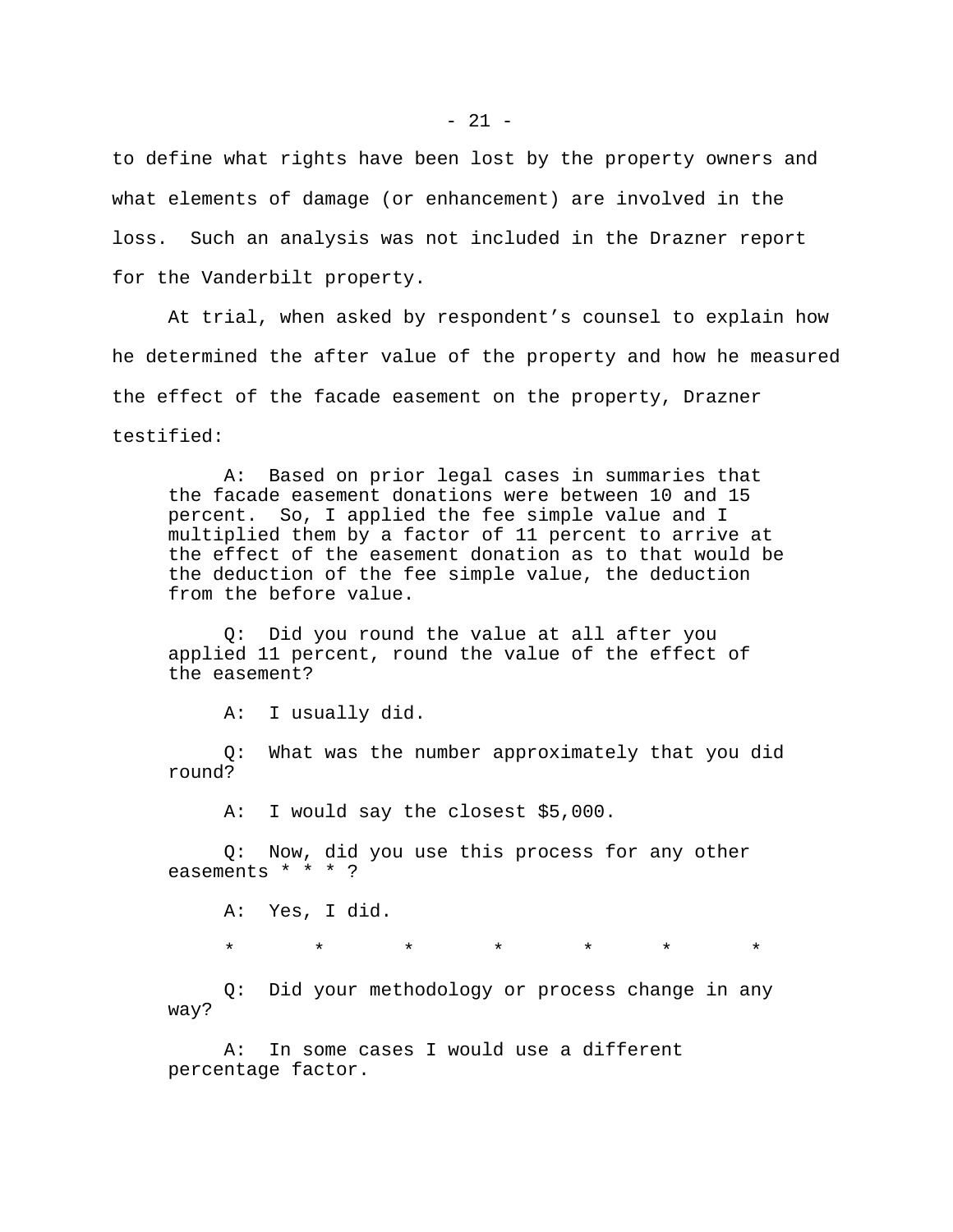Q: What was that based on?

A: Whether the property \* \* \* [was] attached, semi-attached, or detached on all sides.

Q: Did you base it on anything else?

A: No. In general I based it on between the 10 and 15 percent standard, and within that range I would use a lower number if the property \* \* \* [was] attached on both sides, as in the case of  $* * * [petitioner's]$ property. In other cases if the property were detached, I would use a slightly higher percentage.

Petitioners' counsel questioned Drazner about the number of sales of easement-encumbered properties that he was aware of at the time he conducted the appraisal for petitioner, with Drazner testifying that

A: I believe that I only knew of one.

Q: The one that you knew of, was that on Willow Street?

A: Yes, it was.

Q: Did you personally appraise that property?

A: I believe that I appraised it for the easement donation purpose.

Q: How did you come to the conclusion that your appraisal was correct?

A: Which appraisal are you referring to?

Q: The subsequent sale of the property was less than.

A: I had done many appraisals in that neighborhood, and based on sales of properties similar to that property on Willow Street in records to lot size and the building square footage, their property sold for a lower price than I believe it would have sold without the easement encumbrance.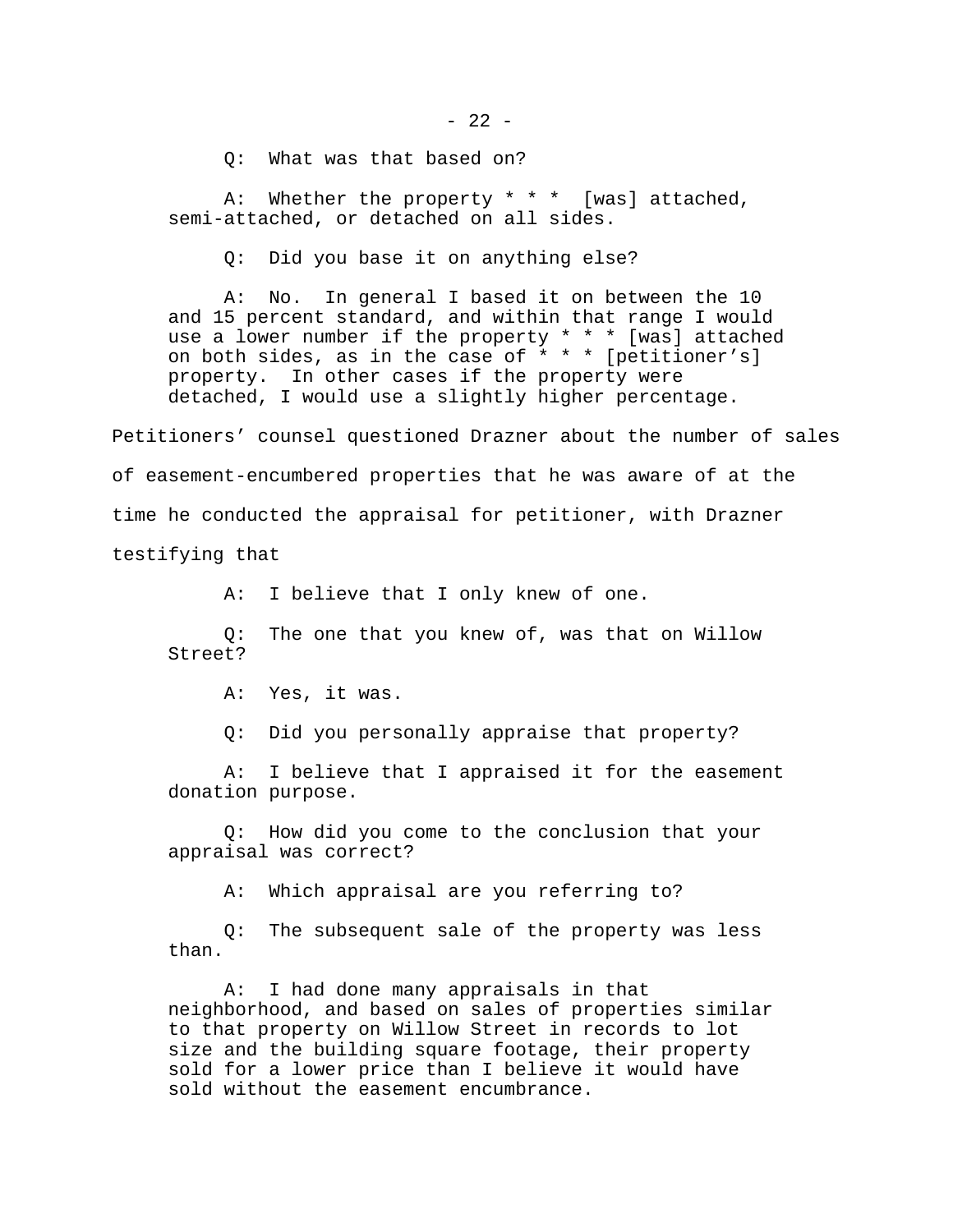No further information regarding the details or specifications of the Willow Street property was supplied, and it was not a part of the Drazner report. Drazner testified that he had performed many appraisals in the neighborhood of the Willow Street property, and on the basis of sales of similar properties in the area, he was able to determine that the property sold for a lower price than the property's market value without the easement encumbrance. Drazner stated that he believed this sale confirmed that an easement encumbrance reduces the fair market value of a property. Further information regarding the Willow Street property, such as the fair market value assumed by Drazner at the time of the sale, had it been sold without the encumbering easement, compared to the actual sale price; terms of the easement; and whether the property is within a recognizable historic district would be necessary to assess the reliability of the Drazner analysis.

Petitioners rely on a quotation from Simmons v. Commissioner, T.C. Memo. 2009-208, that "appraisals also include discussions of IRS practice and cases of this Court concerning facade easements", to assert that the Drazner methodology is sufficient to satisfy the qualified appraisal reporting requirements. However, in Simmons, the appraisals included statistics gathered by the donee organizations that the appraiser took into account; and each appraisal identified the method of

 $- 23 -$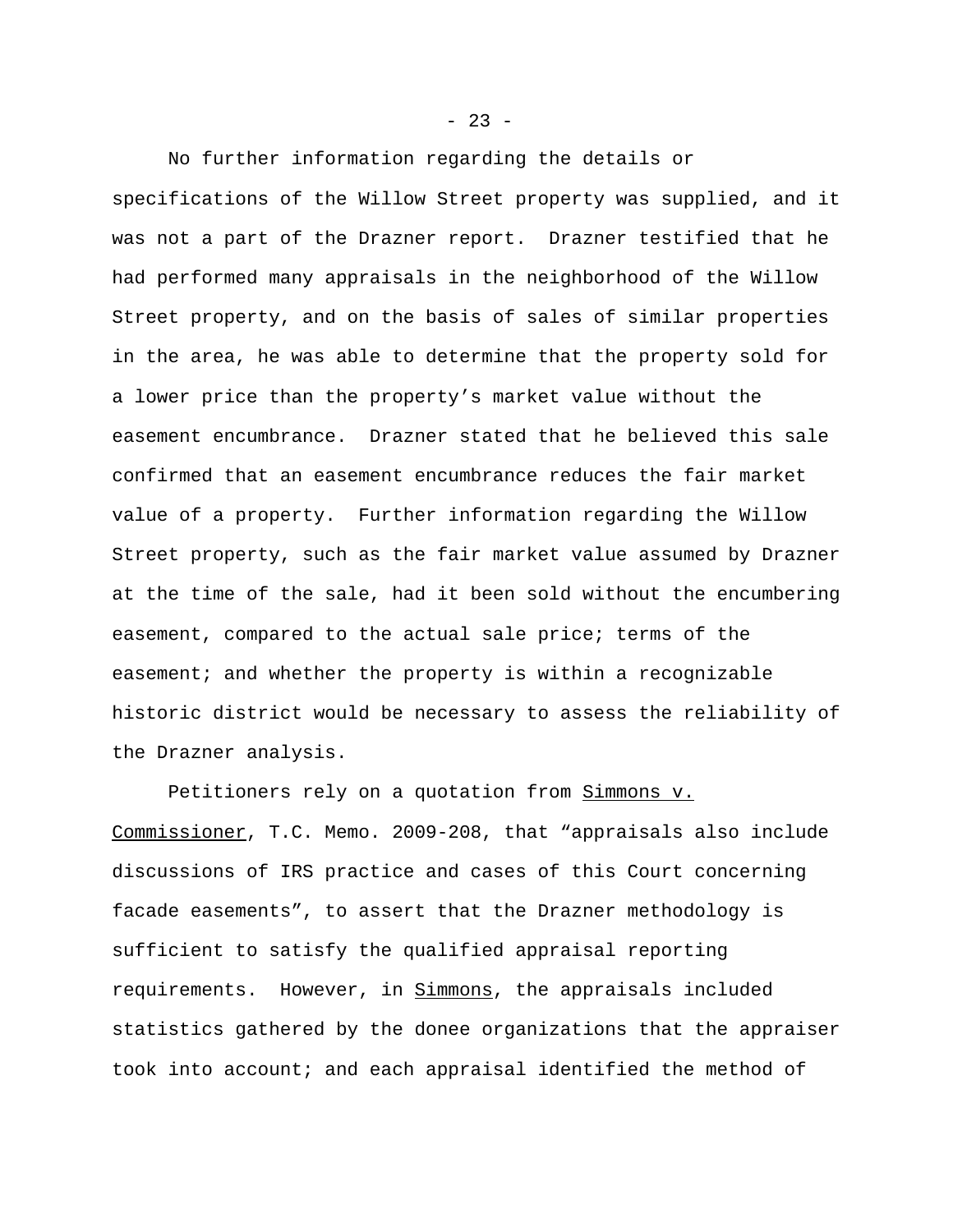valuation used and the basis for the valuations reached. The Drazner report used only estimates based on prior cases and displayed no independent or reliable methodology applied to the subject property as the basis for the valuation reached. Thus, we conclude that petitioners have failed to comply with the substantiation requirements under section 170(f) and section 1.170A-13, Income Tax Regs.

Petitioners argue that their compliance with the substantiation requirements should be excused on the ground of reasonable cause. Section  $170(f)(11)(A)(ii)(II)$  provides that the requirement to obtain a qualified appraisal under section  $170(f)(11)(C)$  will not apply if it is shown that the failure to meet the requirement is due to reasonable cause and not due to willful neglect.

Petitioner obtained an appraisal that we have concluded is not a qualified appraisal under section 170(f)(11). Although the regulations do not require that a specific method of valuation be used to determine the fair market value for noncash contributions of more than \$5,000, the appraisal must still include the method of valuation used and the specific basis for the valuation. See sec.  $1.170A-13(c)(3)(ii)(J)$  and  $(K)$ , Income Tax Regs. Petitioners have not persuaded us that reasonable cause existed and excuses the failure to comply with the requirements for obtaining a qualified appraisal.

- 24 -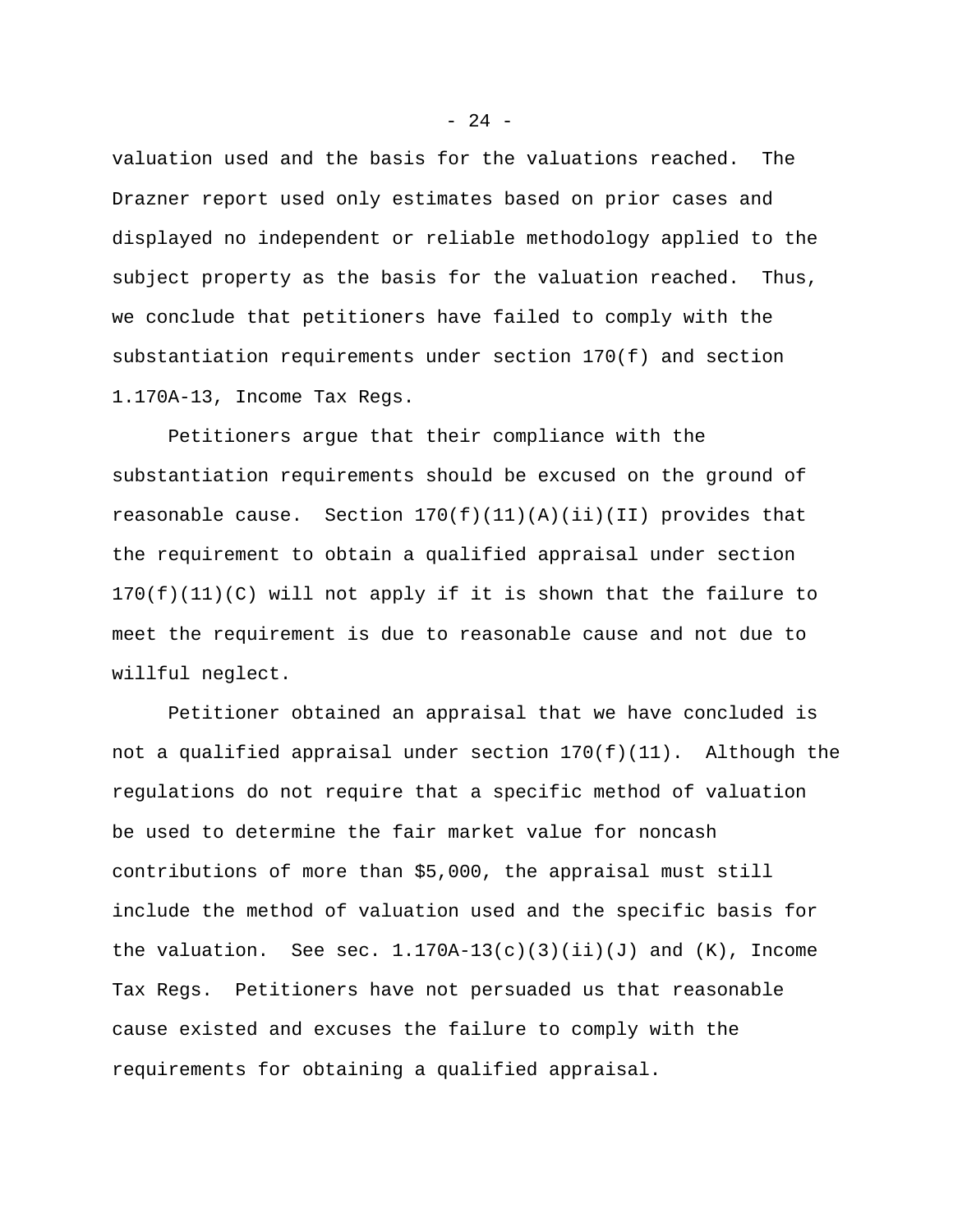Petitioners next assert that they are entitled to a deduction for the charitable contribution of the facade easement because they substantially complied with the regulations.

Under the substantial compliance doctrine, the critical question is whether the requirements relate "'to the substance or essence of the statute.'" Bond v. Commissioner, 100 T.C. 32, 40-41 (1993) (quoting Sperapani v. Commissioner, 42 T.C. 308, 331 (1964)). If so, strict adherence to all statutory and regulatory requirements is mandatory. See Dunavant v. Commissioner, 63 T.C. 316, 319-320 (1974). However, if the requirements are procedural or directory in that they are not of the essence of the things to be done but are given with a view to the orderly conduct of business, then they may be fulfilled by substantial compliance. See id. We have previously held that the reporting requirements of section 1.170A-13, Income Tax Regs., are directory and require only substantial compliance. Bond v. Commissioner, supra at 41- 42.

In Bond, the taxpayers donated two blimps to a charitable organization and obtained a professional appraisal of the blimps in that same month. The appraiser completed an appraisal summary for inclusion with the taxpayers' tax return but did not provide a separate written report of the appraisal. The appraisal summary contained most of the information required for a qualified appraisal, and the taxpayers promptly furnished the IRS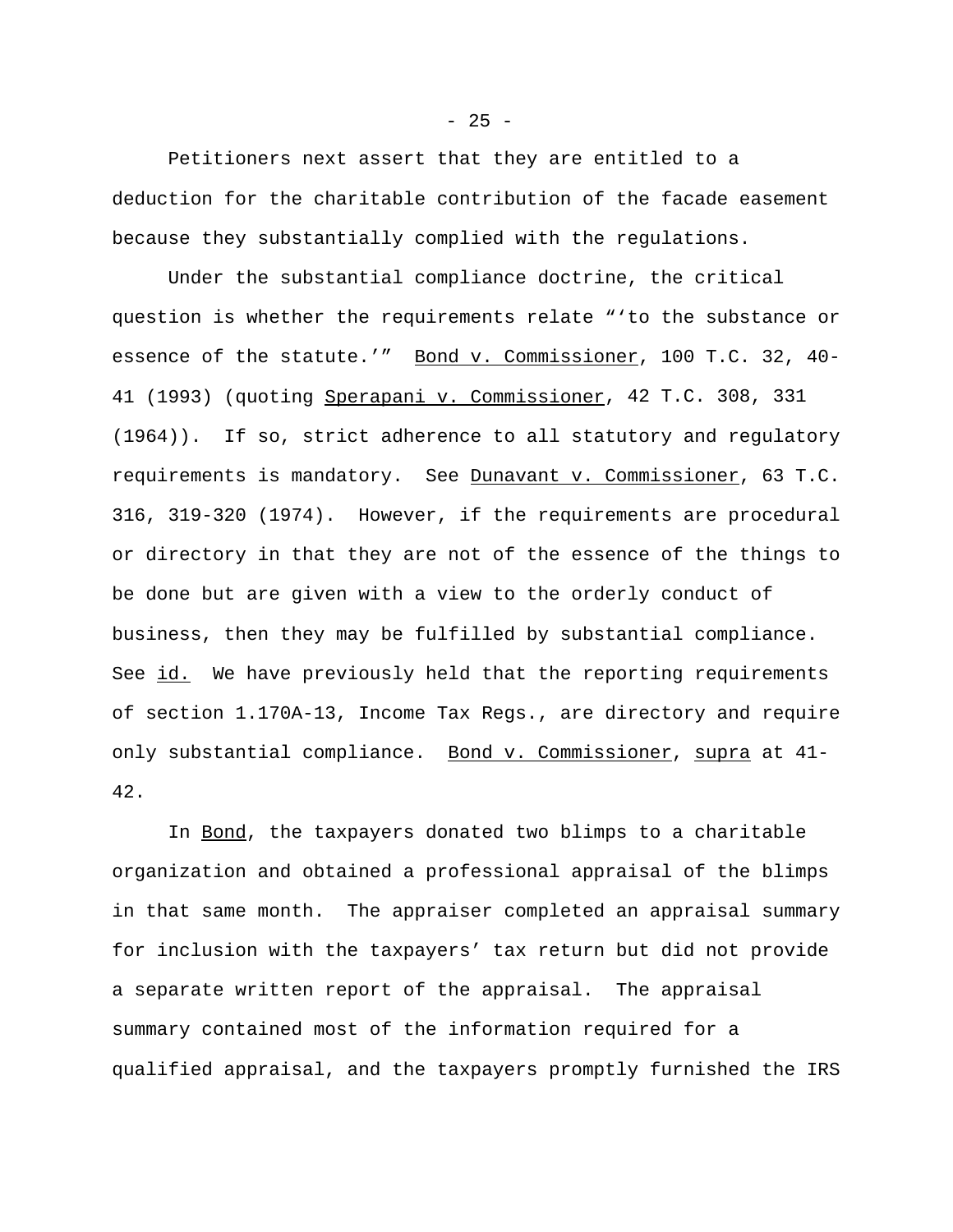with a letter outlining the appraiser's qualifications and the appraisal methodology used shortly after the audit of their tax return commenced. Id. at 34-35.

In Simmons v. Commissioner, supra, we found that the taxpayer had substantially complied with the substantiation requirements of section 170 because she "included all of the required information in the appraisals attached to her returns or on the face of the returns."

Petitioners claim they substantially complied with the substantiation requirements of section 170 because, as in Bond and **Simmons**, the documents that they submitted included the information required for a qualified appraisal and appraisal summary. We disagree. In this case the lack of a recognized methodology or specific basis for the calculated after-donation value is too significant for us to ignore under the guise of substantial compliance.

When a qualified appraisal has not been submitted, we have not applied the doctrine of substantial compliance to excuse a taxpayer's failure to meet the qualified appraisal requirement. See, e.g., Hewitt v. Commissioner, 109 T.C. 258, 264-266 (1997), affd. without published opinion 166 F.3d 332 (4th Cir. 1998); D'Arcangelo v. Commissioner, T.C. Memo. 1994-572. We cannot accept the Drazner report as a qualified appraisal complying with the substantiation requirements of section 170.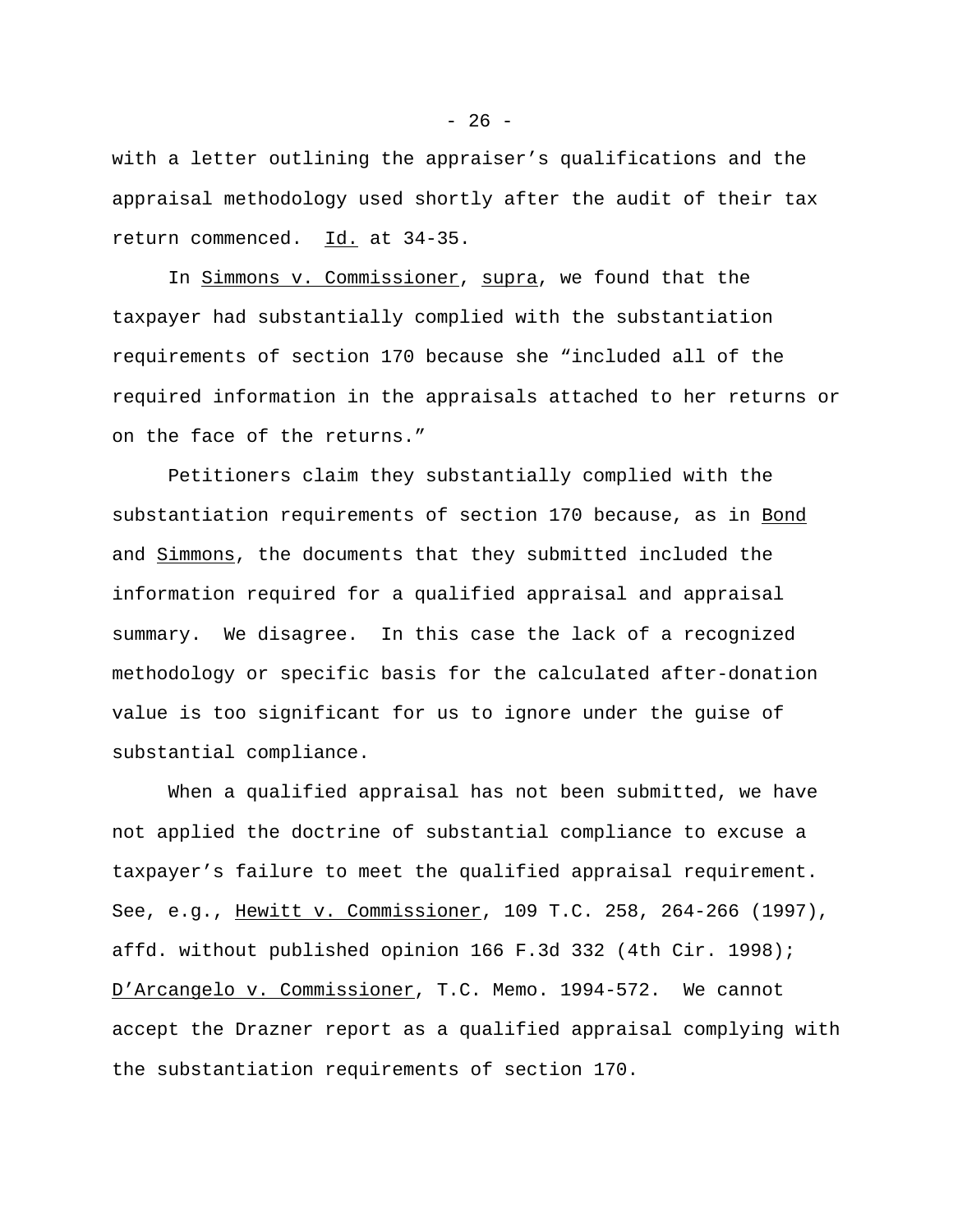We conclude that petitioners did not substantially comply with section 1.170A-13(c), Income Tax Regs. Accordingly, petitioners are not entitled to the claimed noncash charitable contribution deduction.

Respondent argues in the alternative that petitioner's contribution of the easement failed to meet the section 170(h) requirements for a qualified conservation contribution because it was not exclusively for conservation purposes and is not protected in perpetuity according to section  $1.170A-14(g)(6)$ , Income Tax Regs. See, e.g., Kaufman v. Commissioner, 134 T.C. \_\_\_ (2010). We do not reach the contentions that the easement does meet the requirements of section 170(h) because we conclude that petitioners did not satisfy the requirement of obtaining a qualified appraisal.

## Deductibility of Cash Payment

Petitioner did not claim a charitable contribution deduction on her 2004 tax return for the \$9,275 check dated June 18, 2004, paid to NAT. Petitioners noted this in their pretrial memorandum and raised the deductibility of this payment at trial. Respondent initially objected to trying this issue, but subsequently conceded that this issue was tried by consent.

Respondent asserts that petitioner's cash payment to NAT was not a "contribution or gift" under section 170(a) and that the payment was made as a quid pro quo because NAT accepted the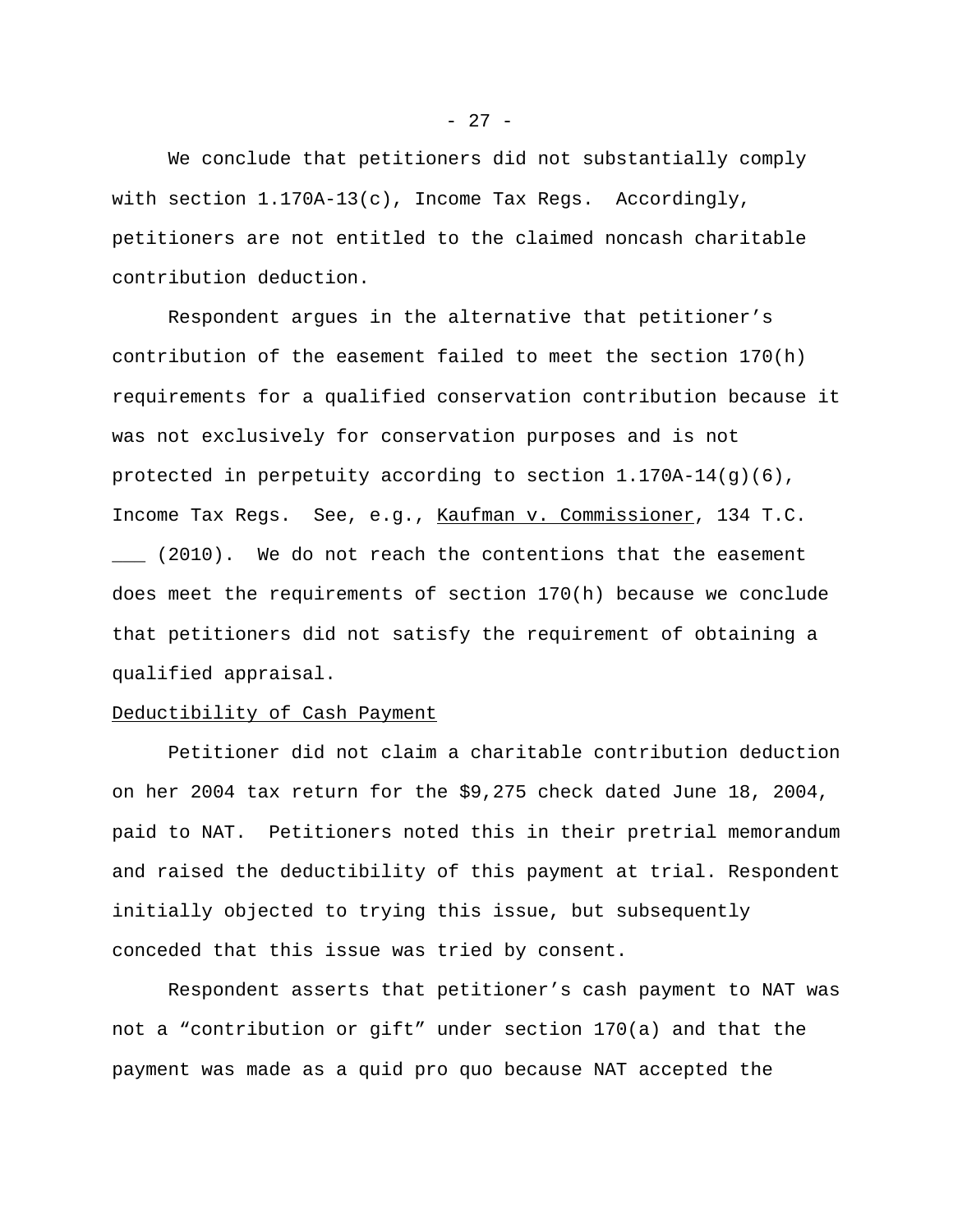facade easement and assisted petitioner in claiming a tax deduction in return for petitioner's cash payment, calculated as a percentage of petitioner's valuation of the facade easement.

A payment of cash to a qualified organization may be deductible under section 170 if the payment is a "contribution or gift". A payment of money or transfer of property generally cannot constitute a charitable contribution if the contributor expects a substantial benefit in return. See United States v. Am. Bar Endowment, 477 U.S. 105, 116 (1986).

If a transaction is structured in the form of a quid pro quo, where it is understood that the taxpayer's money will not pass to the charitable organization unless the taxpayer receives a specific benefit in return, and where the taxpayer cannot receive the benefit unless he pays the required price, then the transaction does not qualify for the deduction under section 170.

Graham v. Commissioner, 822 F.2d 844, 849 (9th Cir. 1987), affd. sub nom. Hernandez v. Commissioner, 490 U.S. 680 (1989).

A taxpayer who receives or expects to receive a benefit in return for a purported contribution may nonetheless be allowed a deduction if the money or property transferred clearly exceeds the benefit received and the excess is given with the intent to make a gift. See United States v. Am. Bar Endowment, supra at 117. A taxpayer claiming a charitable contribution deduction under this "dual character" theory, however, "must at a minimum demonstrate that \* \* \* [she] purposely contributed money or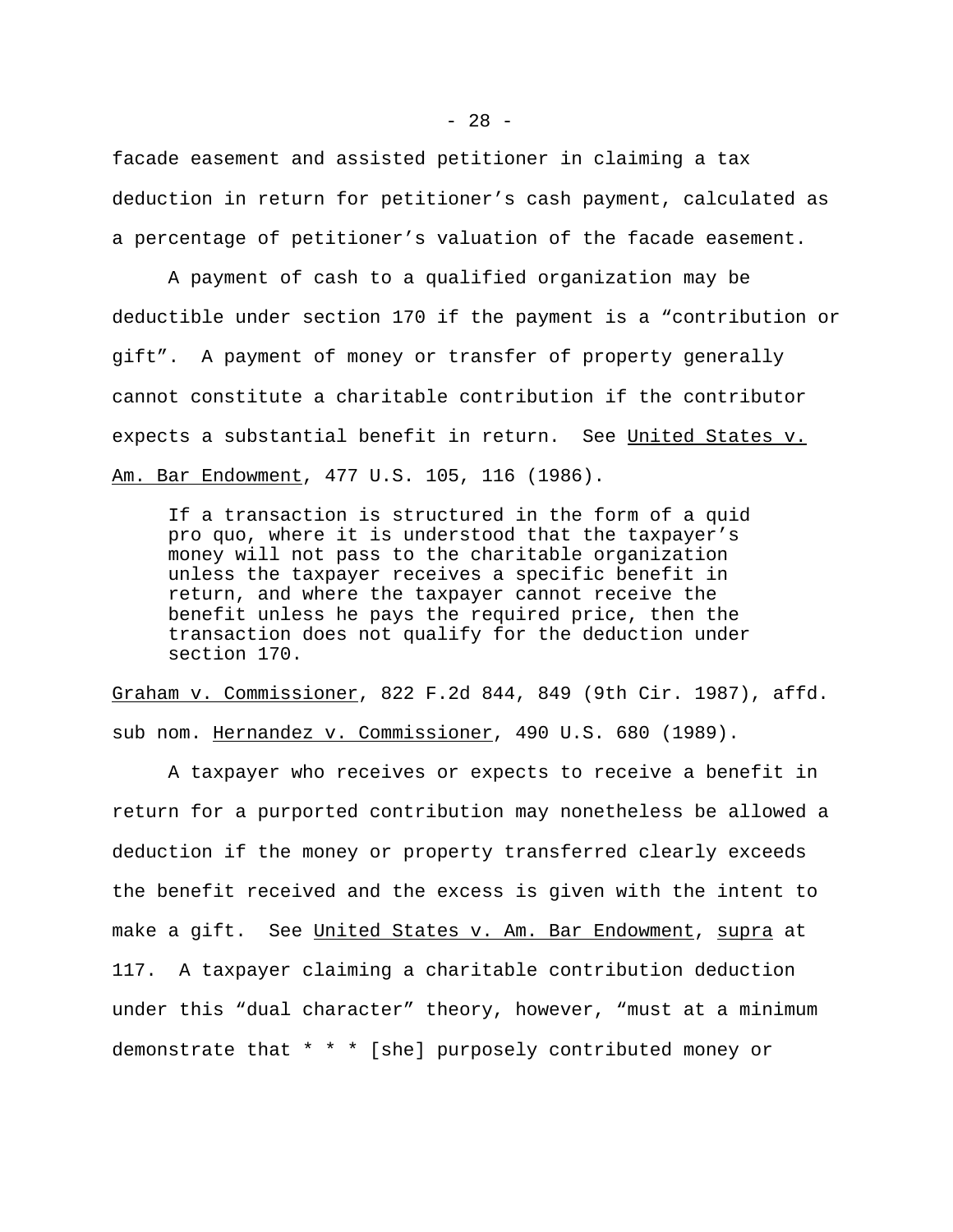property in excess of the value of any benefit \* \* \* [she] received in return." Id. at 117-118.

Petitioners failed to provide evidence necessary for us to determine that in return for the payment of cash to NAT they received nothing of substantial value or, if they did receive something of substantial value, that they are entitled to a partial charitable contribution deduction because the payment exceeded the value of the benefits received. Accordingly, we hold that petitioners have not sustained their burden of proving that they are entitled to deduct any portion of the amount paid to NAT as a charitable contribution under section 170.

## Section 6662 Accuracy-Related Penalty

Petitioners contest the imposition of an accuracy-related penalty under section  $6662(a)$ . Section  $6662(a)$  and  $(b)(1)$  and (2) imposes a 20-percent accuracy-related penalty on any underpayment of Federal income tax attributable to a taxpayer's negligence or disregard of rules or regulations, or a substantial understatement of income  $\text{tax.}$  Section  $6662(\text{d})(1)(\text{A})$  defines "substantial understatement of income tax" as an amount exceeding the greater of 10 percent of the tax required to be shown on the return or \$5,000.

Under section  $7491(c)$ , the Commissioner bears the burden of production with regard to penalties and must come forward with sufficient evidence indicating that it is proper to impose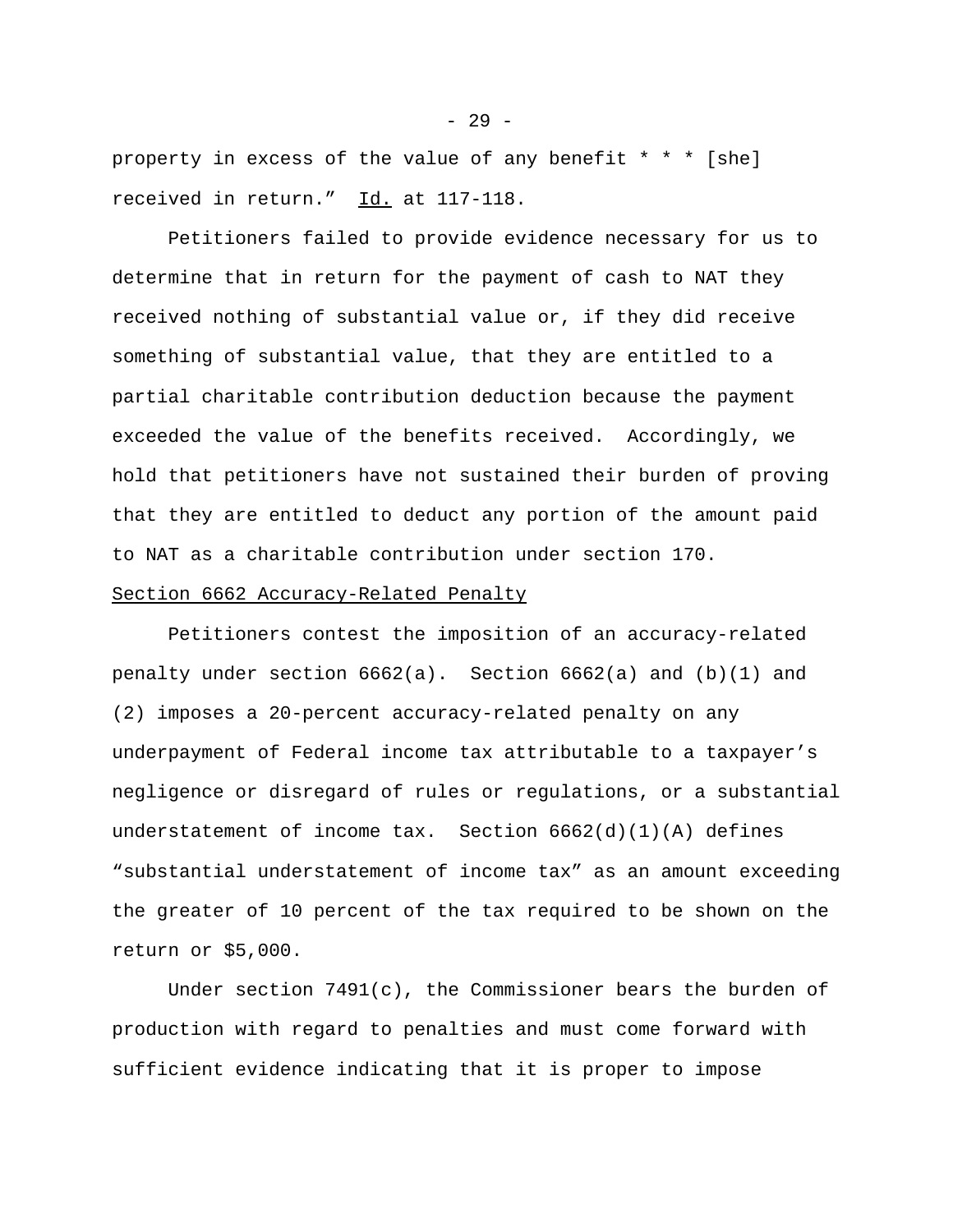penalties. Higbee v. Commissioner, 116 T.C. 438, 446 (2001). However, once the Commissioner has met the burden of production, the burden of proof remains with the taxpayer, including the burden of proving that the penalties are inappropriate because of reasonable cause or substantial authority. Id. at 446-447.

Respondent asserts that substantial understatements of income tax exist for 2004 and 2005. Each of the deficiencies, after disallowance of the charitable contribution deductions attributable to the easements, is greater than \$5,000 and greater than 10 percent of the amount of tax required to be shown on the return. Respondent's burden of production has been met for 2004 and 2005.

The accuracy-related penalty under section 6662(a) is not imposed with respect to any portion of the underpayment as to which the taxpayer acted with reasonable cause and in good faith. Sec.  $6664(c)(1)$ . The decision as to whether a taxpayer acted with reasonable cause and in good faith is made on a case-by-case basis, taking into account all of the pertinent facts and circumstances, including the taxpayer's experience, knowledge, and education. Sec.  $1.6664-4(b)(1)$ , Income Tax Regs. "Generally, the most important factor is the extent of the taxpayer's effort to assess the taxpayer's proper tax liability." Id. Reliance on professional advice may constitute reasonable cause and good faith, but only if, under all the circumstances,

 $-30 -$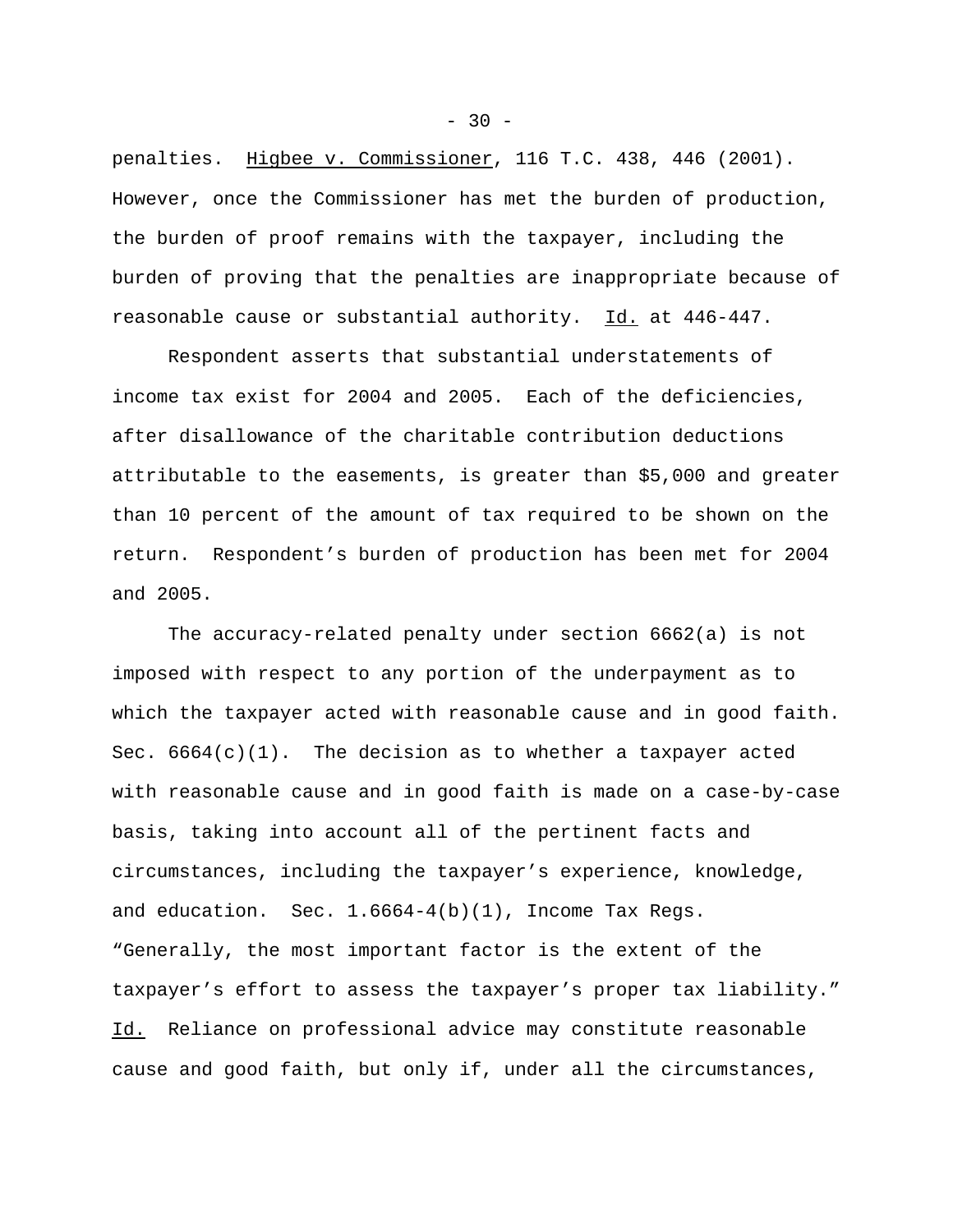such reliance was reasonable. Freytag v. Commissioner, 89 T.C. 849, 888 (1987), affd. 904 F.2d 1011 (5th Cir. 1990), affd. 501 U.S. 868 (1991); sec. 1.6664-4(b)(1), Income Tax Regs. Reasonable cause exists where a taxpayer relies in good faith on the advice of a qualified tax adviser where the following three elements are present: "(1) The adviser was a competent professional who had sufficient expertise to justify reliance, (2) the taxpayer provided necessary and accurate information to the adviser, and (3) the taxpayer actually relied in good faith on the adviser's judgment." Neonatology Associates, P.A. v. Commissioner, 115 T.C. 43, 99 (2000), affd. 299 F.3d 221 (3d Cir. 2002).

Petitioner credibly testified that she was not a tax expert and hired Somoza to ensure that her tax returns were properly filed. Somoza was a competent tax professional, though not knowledgeable about facade easement donations. As petitioner's return preparer of many years, he was involved with petitioner's facade easement contribution from the beginning and had access to all the information needed to properly evaluate the tax treatment of the facade conservation easement. Somoza relied in turn on Drazner, whom the parties agree is a qualified appraiser for purposes of section 170, regarding the value of the noncash charitable contribution.

 $-31 -$